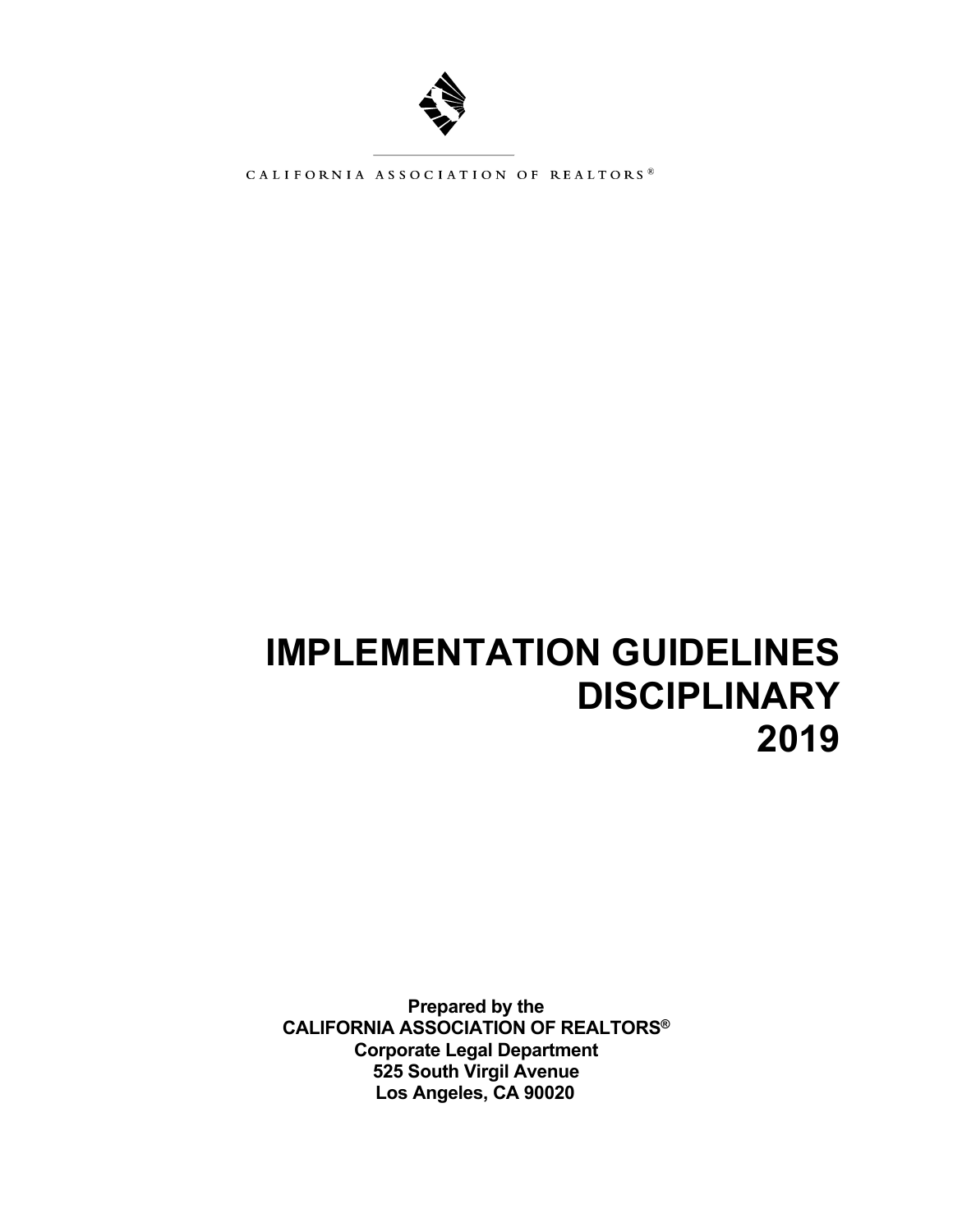# **TABLE OF CONTENTS**

|          | <b>INTRODUCTION.</b>                                               |  |
|----------|--------------------------------------------------------------------|--|
|          |                                                                    |  |
| 1.       | Association's Obligation to Enforce the Code of Ethics 4           |  |
| 2.       |                                                                    |  |
| 3.       | Power to Take Disciplinary Action Against an Association Member 4  |  |
| 4.       |                                                                    |  |
| 5.       | <b>Citations</b>                                                   |  |
| 6.       | Power to Take Disciplinary Action Against an MLS Participant or    |  |
|          |                                                                    |  |
| 7.       | Distinction Between a Disciplinary Complaint and Arbitration 7     |  |
| 8.       |                                                                    |  |
| 9.       |                                                                    |  |
|          |                                                                    |  |
| 1.       |                                                                    |  |
| 2.       |                                                                    |  |
| 3.       | Designated REALTOR® and MLS Participant as Named Party  10         |  |
| 4.       |                                                                    |  |
| 5.       |                                                                    |  |
| 6.       | The Grievance Committee and Professional Standards Committee 13    |  |
| 7.       |                                                                    |  |
| 8.       |                                                                    |  |
| 9.       | Multi-Association Professional Standards Hearings and Shared Panel |  |
|          |                                                                    |  |
| C.       |                                                                    |  |
| 1.       |                                                                    |  |
| 2.       |                                                                    |  |
| 3.       |                                                                    |  |
| 4.       |                                                                    |  |
| 5.       |                                                                    |  |
| 6.       |                                                                    |  |
| 7.       |                                                                    |  |
| 8.       |                                                                    |  |
| D.       |                                                                    |  |
|          |                                                                    |  |
| 1.<br>2. |                                                                    |  |
| 3.       |                                                                    |  |
| 4.       | Withdrawal of an Association Disciplinary Complaint 21             |  |
| 5.       | Amendment of an Association Disciplinary Complaint 21              |  |
| 6.       |                                                                    |  |
| F.       |                                                                    |  |
| 1.       |                                                                    |  |
| 2.       |                                                                    |  |
| 3.       |                                                                    |  |
| 4.       |                                                                    |  |
| 5.       |                                                                    |  |
| 6.       |                                                                    |  |
| 7.       |                                                                    |  |
| 8.       |                                                                    |  |
|          |                                                                    |  |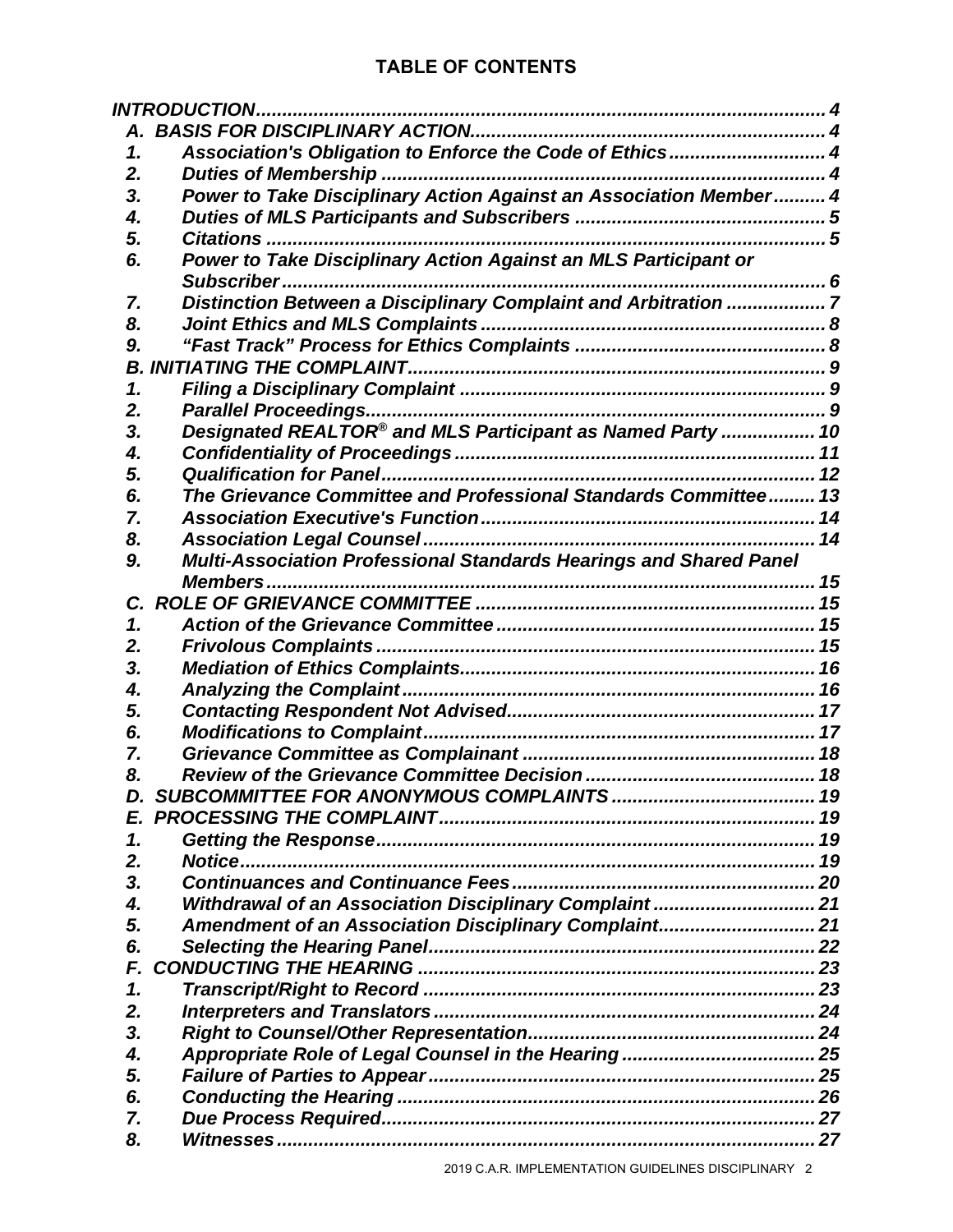|     | 27   |
|-----|------|
| 10. | 28   |
| 11. | 29   |
|     |      |
|     |      |
|     | 31   |
|     |      |
|     |      |
|     | . 34 |
|     |      |
|     | 34   |
|     | 34   |
|     |      |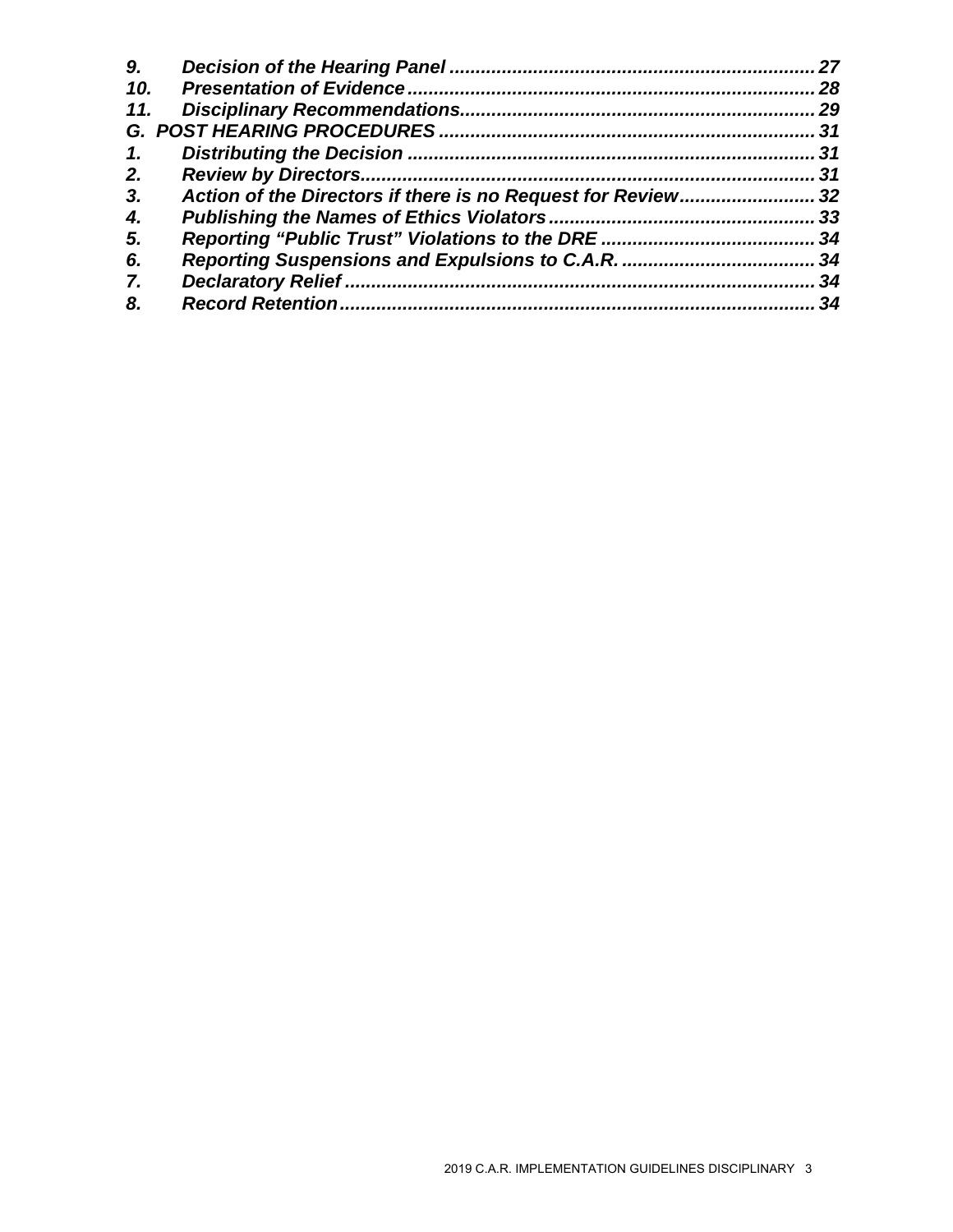# **INTRODUCTION**

The following guidelines are offered to help clarify and aid in the implementation of the *California Code of Ethics and Arbitration Manual* (the "*Manual*"). They are not intended to be a substitute for the *Manual* and should not be taken as such. They are to assist in specific circumstances and to provide rationale for the *Manual* provisions. To the extent these guidelines conflict with the provisions of the *Manual*, the *Manual* shall control. Language in red underlined font is new for 2019.

# **A. BASIS FOR DISCIPLINARY ACTION**

#### **1. Association's Obligation to Enforce the Code of Ethics**

As part of its charter agreement with the National Association of REALTORS<sup>®</sup> ("N.A.R."), a Member Association agrees and is obligated to enforce the N.A.R. Code of Ethics. Local Associations, in enforcing the Code, must accept and process complaints regarding the Code in an objective and fair manner and according to the rules and procedures used by the Association for such complaints.

#### **2. Duties of Membership**

Association membership is voluntary. If a real estate licensee elects to join a local Association, his or her membership duties include the obligations to:

- abide by the Code of Ethics;
- abide by the Association's bylaws; and
- submit to arbitration with other members and clients and abide by the arbitration award.

# **3. Power to Take Disciplinary Action Against an Association Member**

Disciplinary action can be taken against a member for the following:

- a violation of any of the above membership duties;
- a final judgment and conviction of a felony or a crime of moral turpitude;
- a violation and final conviction of California real estate law or the Real Estate Commissioner's regulations.
- for any action brought for conviction of a felony or real estate law, the appeal period must elapse before disciplinary case is processed.

The Association also has the power to take disciplinary action against the designated REALTOR® for the unethical conduct of real estate licensees affiliated with the designated REALTOR®'s office, whether or not the licensees are members of the Association. The rationale is that the designated REALTOR® is ultimately accountable to the Association for the membership obligations of the office.

Sometimes a complaint is filed against a member who was not a member of the Association at the time the facts giving rise to the complaint occurred. If the named respondent was not a REALTOR<sup>®</sup> member at that time, the Association may not process the complaint, as the respondent had no duty to abide by the membership obligations of REALTOR® members, such the Code of Ethics or bylaws of the Association. If, however, the respondent was a REALTOR® member of another Association, the current Association should hold the hearing and impose any discipline. The basis for this is that a REALTOR® must abide by the Code of Ethics regardless of which Association he or she maintains membership.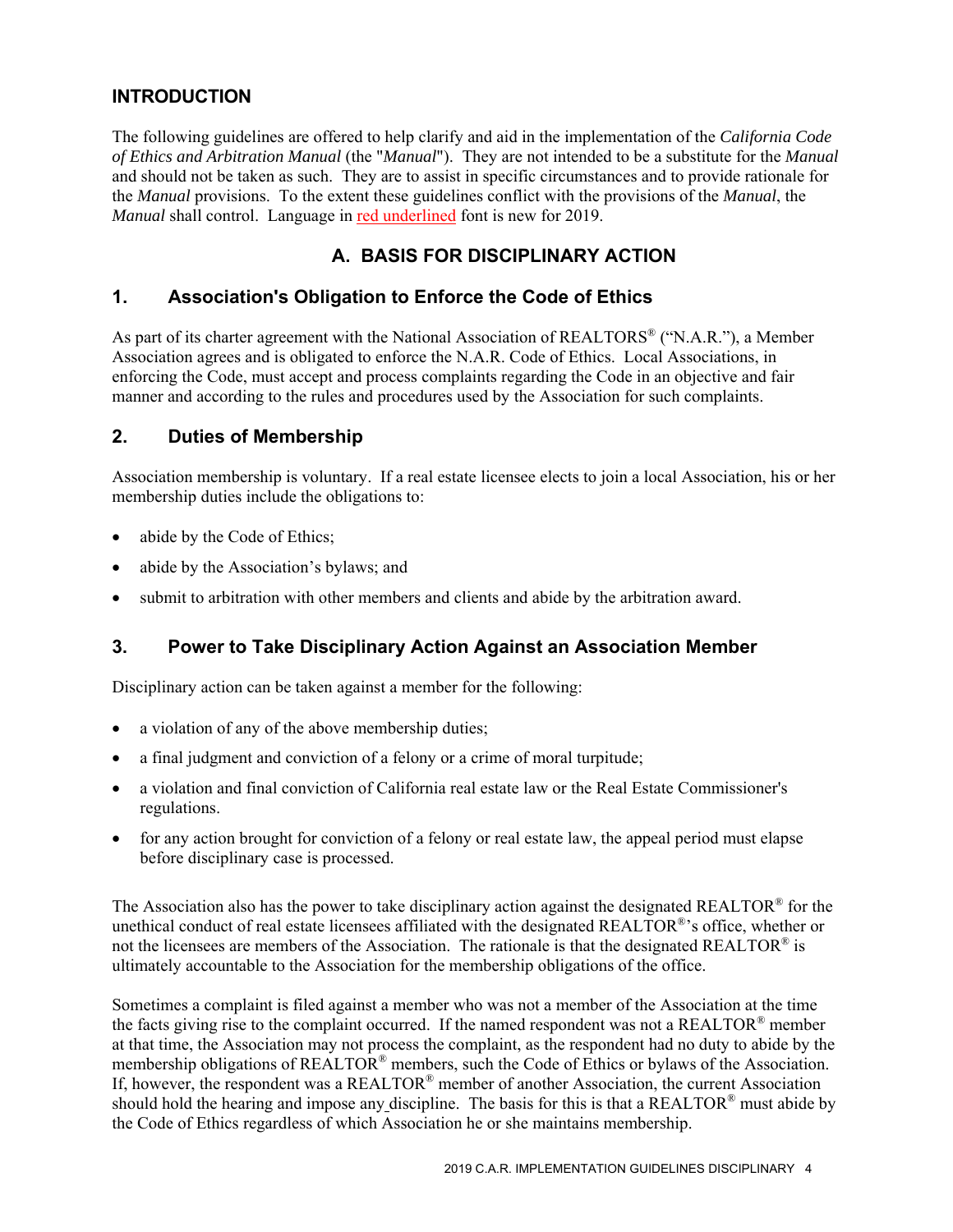Sometimes, the Association will receive a complaint against someone who was a member of the Association at the time the alleged violation occurred, but is no longer a member of any Association of REALTORS® at the time the complaint is filed. In this circumstance, the Association should still process the complaint and conduct the hearing. However, any discipline imposed must be held in abeyance until the violator rejoins an Association of REALTORS®.

#### **4. Duties of MLS Participants and Subscribers**

By becoming and remaining a participant or subscriber in the MLS, a real estate licensee agrees to abide by the MLS rules and regulations. This is the MLS equivalent of an Association membership duty and is the basis for discipline of participants and subscribers.

#### **5. Citations**

(a) The MLS Committee, subject to approval of the Association's Board of Directors, may implement a schedule of fines or "citations" for MLS rules violations. Under a citation system, the Association or MLS staff issues citations for those violations brought to the attention of the Association or MLS that have been approved for citation under the system. Usually citation systems are developed for mechanical and routine MLS rules violations that staff can easily determine, such as failure to submit a listing or failure to change the status of a listing.

Any MLS participant or subscriber receiving a citation has the option to (1) pay the fine within a certain time frame; or (2) request a hearing to contest the citation. If the participant or subscriber fails to pay the fine by the time frame specified and does not otherwise request a hearing, the Association or MLS may suspend participation privileges for nonpayment as long as the original citation notified them that they would be suspended for nonpayment.

If the participant or subscriber requests a hearing to contest the citation, the citation is usually referred to the Grievance Committee who will then act as the complainant at the hearing. As the complainant, the Grievance Committee can conduct further investigation and gather all relevant evidence in order to present the citation at the hearing. However, the "evidence" is usually simply a written statement from the Association or MLS staff who issued the citation that indicates the specific facts that prompted the citation. For example, if the citation was for late reporting of sales, the statement would indicate the date the information was received (or inputted into the computer) and the date of close of escrow and a copy of the citation issued.

With respect to procedures, the procedure used for MLS citation hearings is the same as for any other complaint. For example, the parties have the right to challenge any potential hearing Panel members and the parties have the right to request a review of any decision reached.

Please note that even when a citation is issued and a hearing is subsequently requested, the Grievance Committee is not obligated to proceed as the complainant. For example, if upon further investigation the Grievance Committee determines that the citation was issued in error or the evidence indicates there was no infraction of the MLS rules, the Grievance Committee is not bound to proceed with the complaint and may dismiss the citation.

Once a hearing occurs, the hearing Panel will decide the discipline if it makes a finding of violation. The hearing Panel's recommended discipline should not exceed that of the fine indicated in the citation unless other allegations (such as Code of Ethics violations) have been added to the complaint. If a violation is found, the record of the violation goes into the person's file and is used for future consideration of discipline.

The overall purpose of a citation system is twofold. First, a citation system helps create better compliance with the MLS rules. Second, it provides an expeditious and convenient way for participants and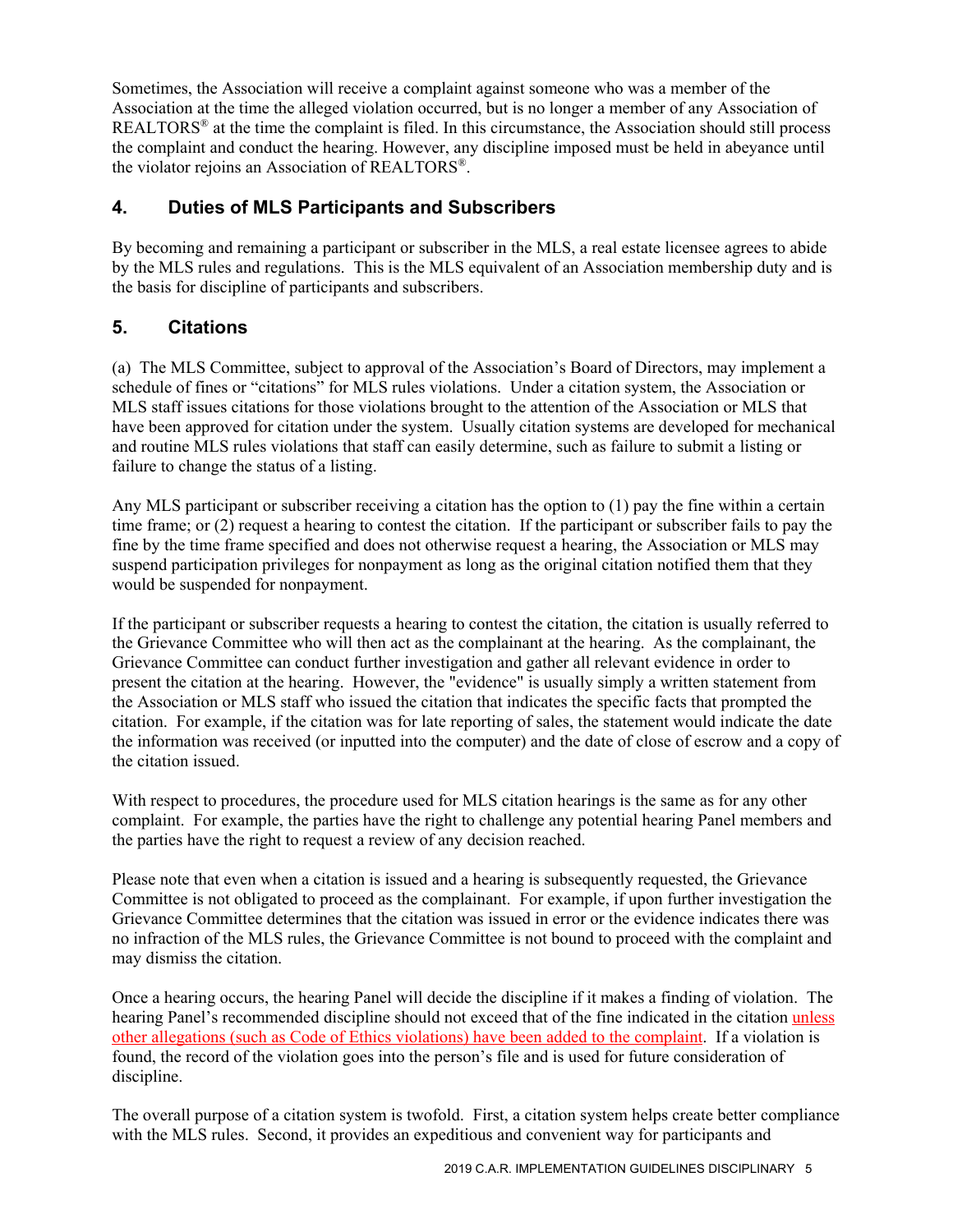subscribers who admit the infraction to pay a fine rather than being exposed to a full hearing. The purpose of a citation system IS NOT to replace the hearing process. The participants and subscribers must still be provided the right to a full hearing to assure they have been given due process.

As a final note, sometimes Associations and MLSs believe they have to create a separate process and procedures for citation hearings. However, introducing new and separate procedures is unnecessary and can further complicate the hearing process. Therefore, in most situations, Associations are advised to process citations hearings under the same procedures as those used for other disciplinary complaints. (b) If the optional Code of Ethics Citation Policy is adopted by the Association's Board of Directors, the Grievance Committee may enforce a schedule of fines or "citations" for Code of Ethics violations. Under the Citation Policy, the Grievance Committee reviews a complaint (anonymous or with an identified complainant) and determines if the conduct alleged is a citable offense. A citable offense is conduct that is prohibited by the Citation Schedule adopted by the Association. If the conduct is a citable offense, Association staff issues a citation.

Code of Ethics violations under the Association Citation Policy shall only be from those authorized in the C.A.R. Model Citation Schedule.

Any REALTOR<sup>®</sup> receiving a citation may either (1) complete specified training (at the option of the Association); (2) pay the amount specified on the citation; or  $(3)$  request a full hearing to contest the citation, which would be handled in one of the following manners:

(1) If the REALTOR<sup>®</sup> requests a hearing to contest the citation, and the original complaint was received anonymously, the citation is referred to the Grievance Committee who will then act as the complainant at the hearing. As the complainant, the Grievance Committee can conduct further investigation and gather all relevant evidence in order to present the citation at the hearing.

Please note that even when a citation is issued and a hearing is subsequently requested, the Grievance Committee is not obligated to proceed as the complainant on an anonymous complaint. For example, if upon further investigation the Grievance Committee determines that the citation was issued in error or the evidence indicates there was no infraction of the Code of Ethics, the Grievance Committee is not bound to proceed with the complaint and may dismiss the citation.

(2) If the complaint was received from an identified complainant, it is returned to the Grievance Committee, which scrutinizes the complaint and amends it if necessary. The complaint is analyzed by the Grievance Committee as if no citation had been issued, by the process detailed in Section C, below.

With respect to hearing procedures, the procedure used for citation hearings is the same as for any other complaint. For example, the parties have the right to challenge any potential hearing Panel members and the parties have the right to request a review by the Directors of any decision reached.

Once a hearing occurs, the hearing Panel will decide the discipline if it makes a finding of violation. The hearing Panel's recommended discipline may include any sanction authorized by the *Manual* for Code of Ethics violations and is not limited to the amount of the fine for the original citation.

#### **6. Power to Take Disciplinary Action Against an MLS Participant or Subscriber**

Disciplinary action can be taken against an MLS participant or subscriber for the following:

- a violation of any MLS rule;
- a final judgment and conviction of a felony or a crime of moral turpitude (see glossary for definition);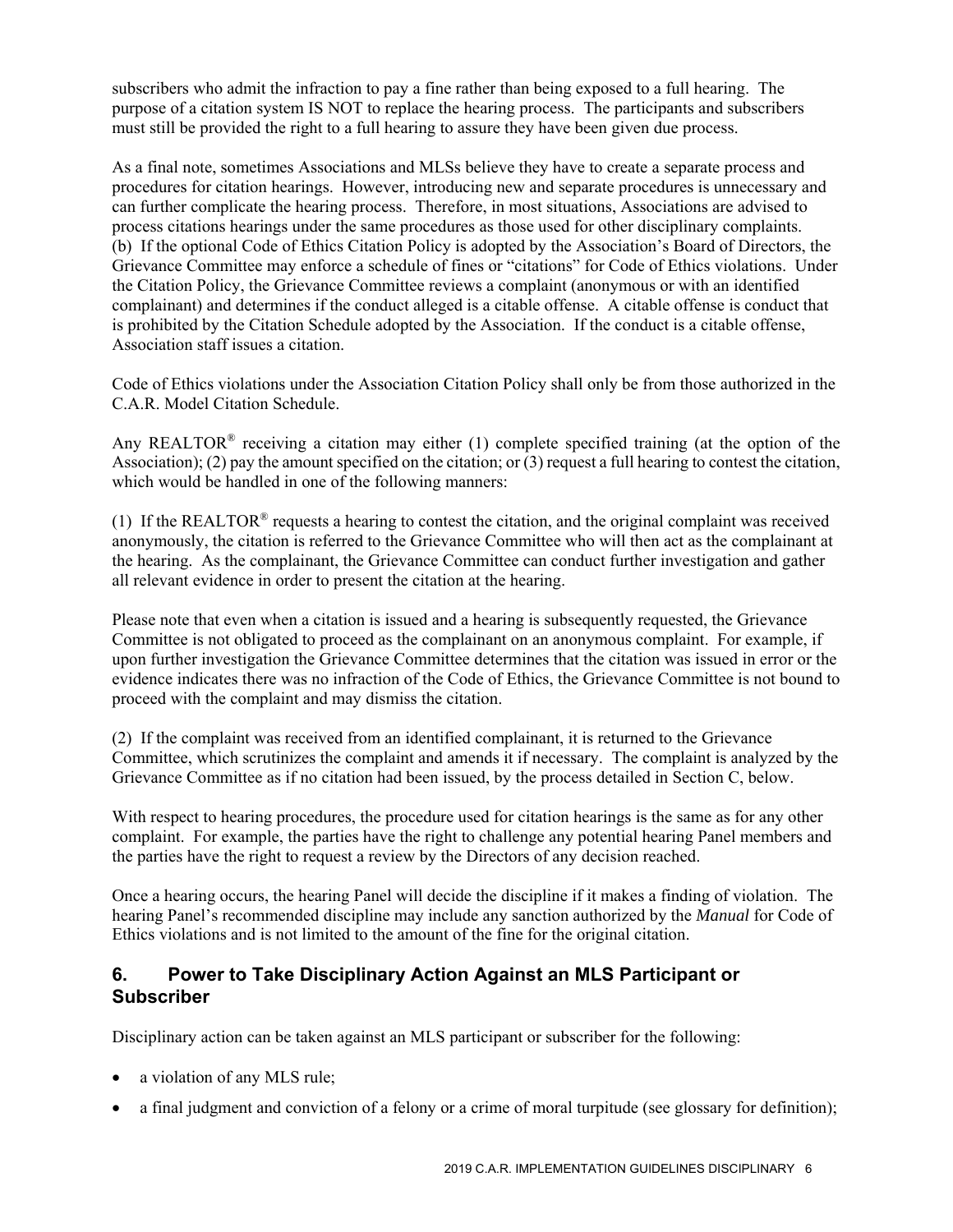a violation and final conviction of California real estate law or the Real Estate Commissioner's regulations.

The Association also has the power to take disciplinary action against the MLS participant for the violation of MLS rules by real estate licensees affiliated with the MLS Participant's office, whether or not the licensees are subscribers in the MLS. The rationale is that the MLS participant is ultimately accountable to the Association for the MLS obligations of the office.

Sometimes a complaint is filed against a real estate licensee who was not a participant or subscriber in the MLS at the time the facts giving rise to the complaint occurred. If the named respondent was not a participant or subscriber, the Association may not process the complaint, as the respondent had no duty to abide by the MLS rules and regulations until he or she became a participant or subscriber.

#### **7. Distinction Between a Disciplinary Complaint and Arbitration**

A disciplinary complaint alleges that a member or MLS participant or subscriber has violated one or more of their membership or MLS obligations under the Code of Ethics, Association bylaws, or MLS rules. If such allegations are true, the response to the violation by the Association is imposing discipline. Only such discipline as provided for in the *California Code of Ethics and Arbitration Manual* may be recommended by a hearing Panel and imposed by the Board of Directors. For example, the Association cannot revoke a real estate license or award damages in response to a disciplinary complaint. Disciplinary complaints are accepted by the Association and referred to the Grievance Committee for review.

In contrast to disciplinary complaints, arbitration is a method to resolve monetary disputes. Arbitration is an alternative to litigation and the arbitration hearing Panel may award money to one or more of the parties. An arbitration hearing does not, however, impose discipline. Complaints requesting only arbitration are not processed through the Grievance Committee.

However, in a combined disciplinary and arbitration complaint, the disciplinary portion should be processed through the Grievance Committee. If the Grievance Committee recommends that the matter be forwarded for a hearing, it should be held in abeyance pending the outcome of the arbitration portion of the complaint. In such cases, the arbitration should be held first to avoid prejudice to the arbitration by reason of a finding of a violation of a membership duty or MLS rule. The disciplinary hearing is held after the arbitration has been completed and must be before a different hearing Panel.

Care should be taken not to give legal advice, however, explanation should be provided to any complainant as to the scope and limitation of the disciplinary and arbitration processes at the Association as follows:

- a. the Association does not have legal authority to suspend or terminate a real estate license;
- b. the Association does not have legal authority to consider or decide allegations involving a violation of the state real estate license laws or any other alleged violation of law unless a court or the Department of Real Estate (DRE) has made a final ruling that the law has been violated;
- c. the Association can only process arbitrations of real estate related monetary disputes involving members of the Association or MLS or between members of the Association and their clients provided the client agrees to be bound by the arbitration award.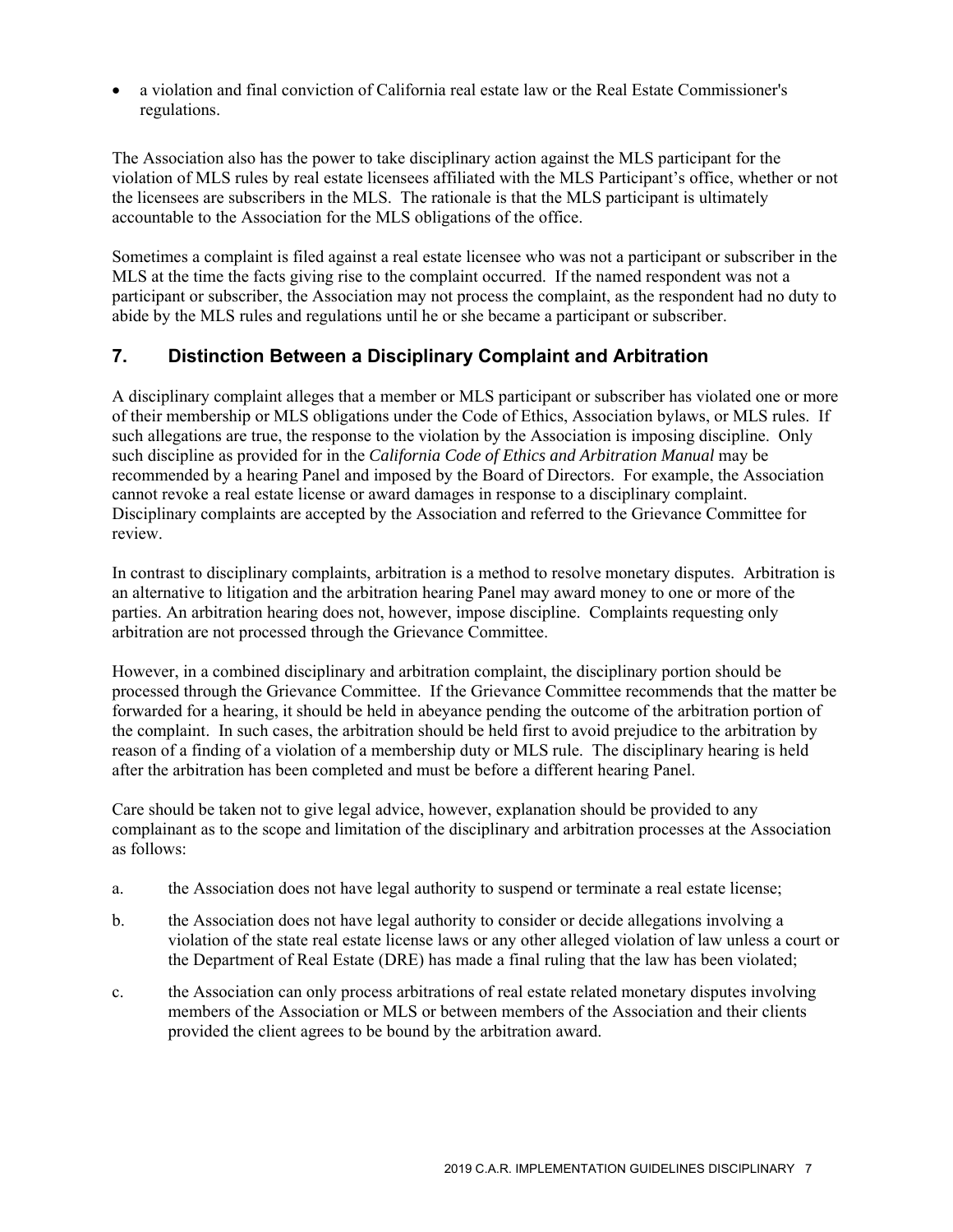# **8. Joint Ethics and MLS Complaints**

A hearing Panel may hear complaints alleging violations of both a duty of membership and an MLS rule violation by a respondent arising out of the same set of facts and circumstances. In such a case, however, the hearing Panel is limited to recommending the maximum of any one discipline per hearing, not per allegation. For example, the hearing Panel cannot impose a \$5,000 fine for the Code of Ethics violation and a \$15,000 fine for the MLS violation, but may only impose \$15,000 total fine for all violations. The hearing Panel could impose a \$2,500 fine for the Code of Ethics violation and a \$12,500 fine for the MLS violation for a total of \$15,000.

#### **9. "Fast Track" Process for Ethics Complaints**

The Association may choose to adopt the "fast track" hearing process described in this Section for ethics complaints. If the Association adopts the "fast track" process, it must be used for all ethics complaints received by the Association. The deadlines applicable for the "fast track" process are described below, but in all other respects the "fast track" process should be conducted in accordance with the procedures set forth in the *Manual*.

- (1) The Grievance Committee shall review each complaint within ten (10) calendar days of receipt of the complaint by the Association.
- (2) The Association Executive shall designate the date, time and place of the hearing and shall notify the parties and hearing Panel in writing (Form D-6) no later than five (5) calendar days after the Grievance Committee decision to forward the complaint for a hearing is final.
- (3) The date of the hearing shall be no later than forty-five (45) calendar days after the Grievance Committee decision is final.
- (4) The respondent shall submit a Response to the Association within ten (10) calendar days after the request for response has been transmitted to the respondent.
- (5) A copy of the Response shall be provided to the complainant within five (5) calendar days after the Association receives the Response from the respondent.
- (6) The parties must submit Form D-4 and Form D-5 no later than five (5) calendar days after the date these forms have been transmitted to the parties.
- (7) The hearing Panel may recess the hearing from time to time as necessary and, on request of a party or upon the Panel's own motion, may postpone the hearing for not more than fifteen (15) calendar days, unless otherwise agreed to by the parties.
- (8) Within ten (10) calendar days after the hearing Panel's decision has been transmitted to the parties, any party may file a request in writing for a review of the hearing Panel's decision by the Board of Directors or appointed review Panel of the Board of Directors.
- (9) A request for review shall be reviewed by the Association Executive to determine whether the request complies with the filing requirements within five (5) calendar days after the request has been transmitted to the Association.
- (10) If the Association Executive determines that the request for review fails to meet the filing requirements, the request shall be returned to the party and the party shall be given five (5) calendar days to amend the request to comply with the appropriate requirements.
- (11) The Association Executive shall designate the date of the review hearing, which shall be no later than twenty (20) calendar days after the date of the Association's receipt of the request for review. Each party shall be given at least ten (10) calendar days' prior notice of the review hearing.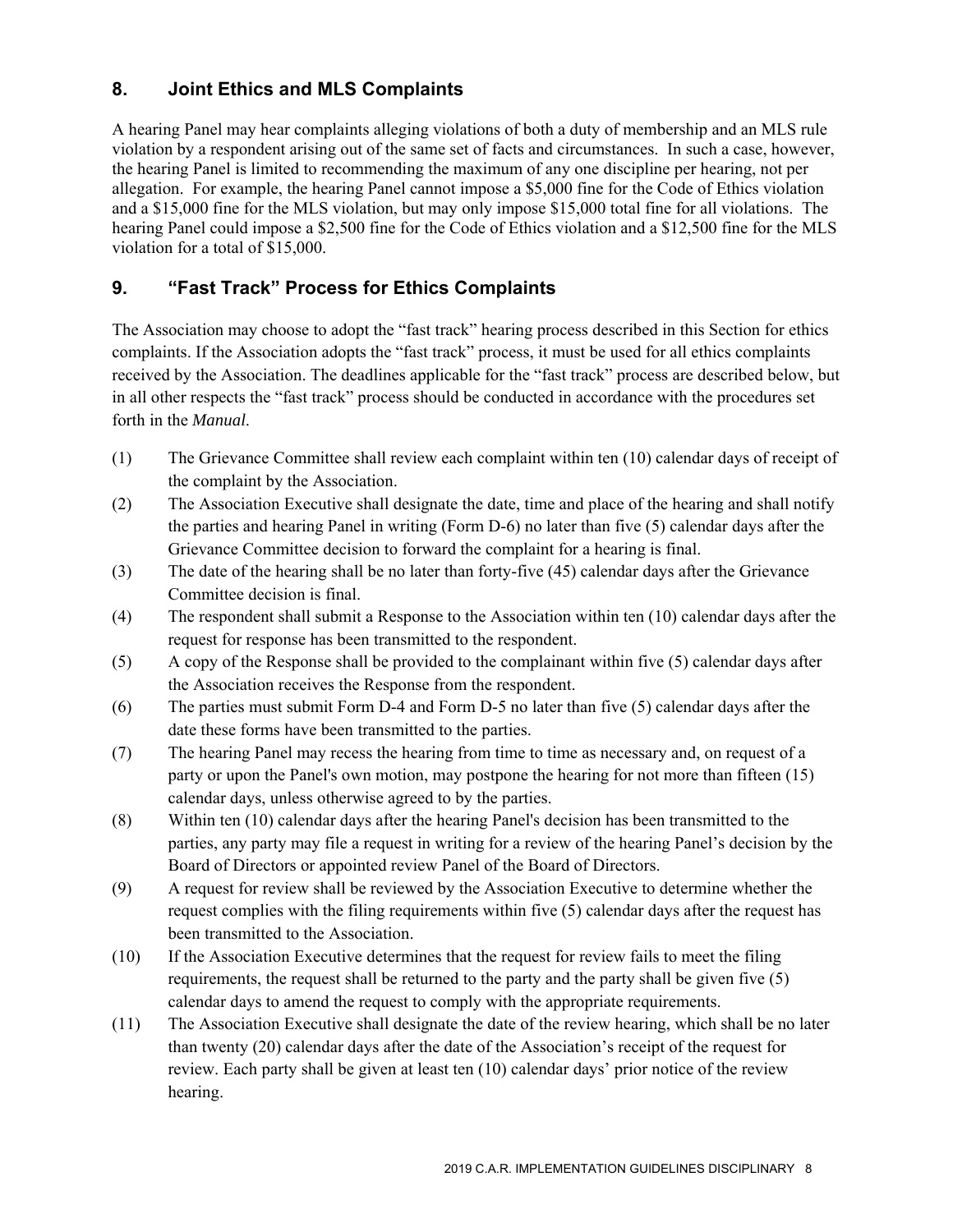(12) If no request for review is filed, the Board of Directors shall take final action on the hearing Panel's recommendation no later than twenty (20) calendar days after the date the hearing Panel's decision is transmitted to the parties.

# **B. INITIATING THE COMPLAINT**

#### **1. Filing a Disciplinary Complaint**

Any person, whether or not a member, participant or subscriber, may file a complaint against a member or a participant or subscriber alleging a violation of a membership or MLS duty. The complaint must be in writing, signed by the complainant and state the facts upon which the complaint is based. A complaint meeting all filing requirements must be filed within one hundred and eighty (180) calendar days after the facts constituting the wrongful conduct could have been known in the exercise of reasonable diligence or one hundred eighty (180) days after the conclusion of the transaction, or event, whichever is later.

The Association has neither jurisdiction nor authority to process many types of complaints. As such, the Association Executive and the Grievance Committee should only accept those complaints that fall within the authority and jurisdiction of the Association. For example, if the respondent was not a member or a participant or subscriber at the time the facts and circumstances giving rise to the complaint occurred, the Association may not have jurisdiction to process the complaint.

If the Association receives a telephone complaint, the Association Executive should explain the need for a written complaint in order for the Association to take any formal action in the matter. The Association Executive should also forward a complaint form and a copy of the Code of Ethics and Standards of Practice and/or the MLS rules to the individual if the individual wishes to proceed with a written complaint.

In reviewing a complaint filed with the Association, the Association Executive and Grievance Committee should make sure that the complaint contains a sufficiently detailed written statement of the facts which also shows how those facts support the alleged violations. This statement is referred to in the complaint form as "Exhibit 1." Frequently, complainants fail to include sufficient detail for the named respondents to fully understand what conduct they are being charged with that allegedly violated their membership or MLS duties.

Sometimes, a letter or anonymous note is sent to the Association alleging violations and requesting the Association to take action. If possible, the Association Executive should attempt to contact the person who sent the letter and request that a formal written complaint be filed by that person. However, if the person is unwilling to do so or the Association Executive cannot determine who sent the letter, the letter may be referred in its original form to the Subcommittee of the Grievance Committee, which has been formed for that purpose, for consideration. The Subcommittee shall review and may investigate the complaint and 1) dismiss the complaint as unworthy of further consideration; 2) notify the respondent of the complaint and give an opportunity to correct; or 3) refer the complaint to the Professional Standards Committee for hearing. If the Subcommittee, on behalf of the Grievance Committee, refers the matter for hearing, the Grievance Committee shall be the complainant and one of the members of the Subcommittee shall represent the Grievance Committee at the hearing.

#### **2. Parallel Proceedings**

Sometimes Association disciplinary complaints are filed at the same time or follow the filing of a complaint with the DRE, the initiation of a lawsuit concerning the same matter, or criminal litigation.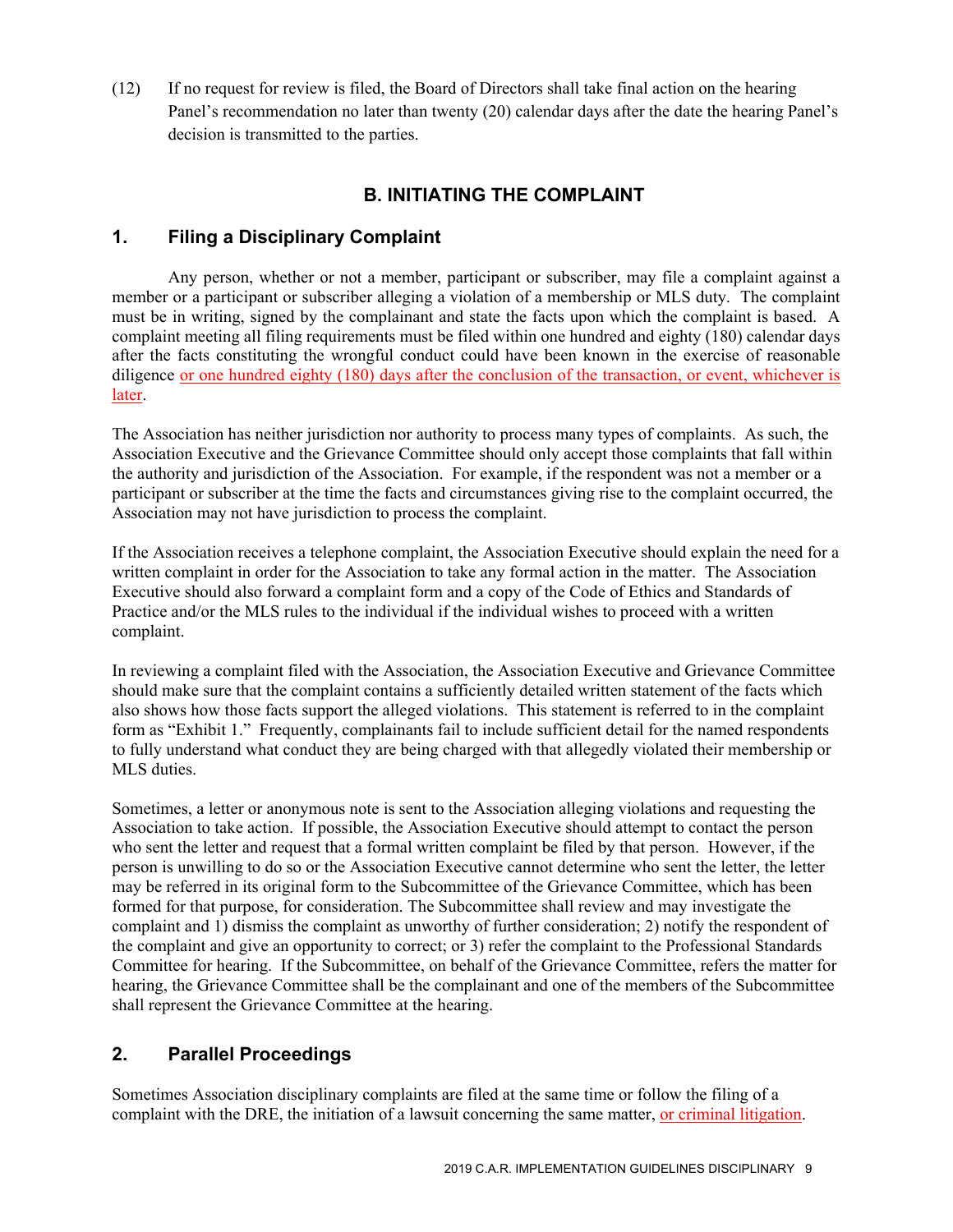From a practical standpoint, waiting for civil or criminal litigation or DRE proceedings to be resolved may take several years. Therefore, the Association may desire to go forward with the case despite the other proceeding. However, there are situations where the Association may also wish to hold the processing of a case in abeyance pending the outcome of the proceeding.

First, if the sole basis of the disciplinary complaint is an alleged criminal law violation, the Association cannot proceed with the complaint until a final court judgment finds that such a violation did in fact occur.

Second, if a civil or criminal litigation or any proceeding before the DRE or any other state or federal regulatory or administrative agency arising out of the same facts and circumstances is pending, the association may process the complaint and proceed to hearing or it may be held in abeyance. To decide whether to proceed, Association or C.A.R. legal counsel should be consulted and the following factors:

- a. **SIMILARITY:** The degree of similarity between the issues, facts and circumstances giving rise to the pending litigation, regulatory or administrative proceeding and the issues, facts and circumstances underlying the disciplinary complaint. The more similar, the more consideration is given to hold the matter in abeyance.
- b. **UNNECESSARY WORK:** The degree to which resolution of the litigation or regulatory or administrative proceeding may make consideration of the complaint unnecessary. For example, a DRE proceeding which results in a license revocation makes the hearing unnecessary.
- c. **DELAY:** The degree to which pending litigation or regulatory or administrative proceeding would delay prompt disposition of the complaint. The more delay, the more likely the matter should be heard.
- d. **IMPACT:** The nature of the alleged violation and the extent to which it impacts on cooperation with other members or MLS participants and subscribers. If the alleged activity would place the Association or its members or the MLS or its participants and subscribers in legal jeopardy, the matter should be heard.

Generally, a complaint will not be held in abeyance without a determination that processing the case would have an unfair advantage or impact on the litigation or governmental proceeding. Additionally, a complaint will generally not be held in abeyance simply because the DRE has "opened a case" or is "conducting an investigation" regarding the matter in question. However, if the DRE has actually filed a formal accusation against the respondent, the Association should consider holding the disciplinary complaint in abeyance until the DRE has concluded its license enforcement process.

In cases where a decision is made to hold the matter in abeyance, the Association should still accept the complaint as filed. Only the processing of the matter will be held in abeyance. This is to insure that after the conclusion of the parallel proceeding if the person filing the complaint still wishes to proceed with the complaint at the Association, he or she will be able to do so without being considered as not having filed the complaint timely.

# **3. Designated REALTOR® and MLS Participant as Named Party**

A designated REALTOR® does not have to be named as a complainant or respondent in a complaint. However, where a person has a complaint against a real estate licensee who is not a designated REALTOR®, that party, or the Grievance Committee when reviewing the complaint, can also name the designated REALTOR® as a respondent. If the Grievance Committee decides to add the designated REALTOR® as a named respondent, it must do so with the approval of the person filing the complaint. If the person does not agree, the Grievance Committee must decide whether to become a co-complainant in the matter.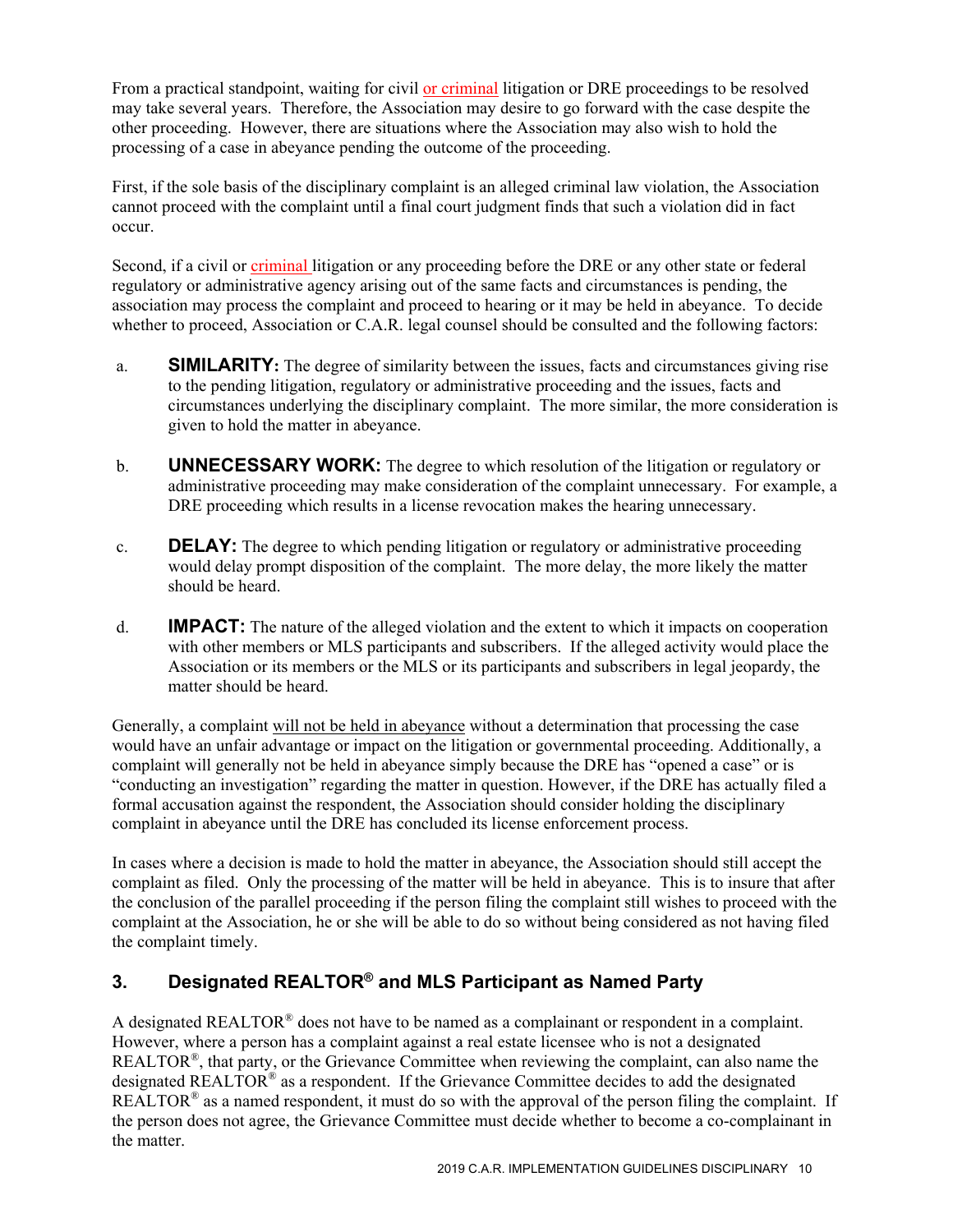In any event, even if a designated REALTOR<sup>®</sup> is not formally named as a respondent in the complaint, the designated REALTOR<sup>®</sup> is still given notice of the complaint and all subsequent matters regarding the complaint, including the hearing date and any final action taken by the Board of Directors. Furthermore, the designated REALTOR® has the right to attend any hearing or review of the matter without any requirement to provide notice of attendance. The designated REALTOR® may make opening and closing statements on behalf of the respondent, examine and cross-examine parties and witnesses, introduce affidavits, documents and other admissible relevant evidence, consult with or testify on behalf of the respondent, and respond directly to questions from the Panel.

A designated REALTOR® may not be disciplined for acts of real estate licensees that occurred before that licensee was affiliated with the designated REALTOR®. In these cases, the designated REALTOR® at the time the acts occurred should be named if discipline is sought against the designated REALTOR<sup>®</sup>. However, where the real estate licensee changed offices, the Association should still notify the licensee's current designated REALTOR® of any pending complaints and discipline imposed upon the licensee. To avoid any problems, the Association should adopt a uniform policy to do this and not make the decision on a case by case basis.

Like a designated REALTOR®, the MLS participant for a subscriber does not have to be named as a complainant or respondent in a MLS rules violation complaint. However, where a person has a MLS rules violation complaint against a real estate licensee who is not the MLS participant, that person, or the Grievance Committee when reviewing the complaint, can also name the MLS participant as a respondent. If the Grievance Committee decides to add the MLS participant as a named respondent, it must do so with the approval of the person filing the complaint. If the person does not agree, the Grievance Committee must decide whether to become a co-complainant in the matter.

In any event, even if a MLS participant is not formally named as a respondent in the complaint, he or she is still given notice of the complaint and all subsequent matters regarding the complaint, including the hearing date and any final action taken by the Board of Directors. Furthermore, the MLS participant has the right to attend any hearing or review of the matter at the association.

A MLS participant may not be disciplined for acts of real estate licensees that occurred before that licensee was affiliated with the MLS participant. In these cases, the MLS participant at the time the acts occurred should be named if discipline is sought against the MLS participant. However, where the real estate licensee changed offices, the Association should still notify the licensee's current MLS participant of any pending complaints and discipline imposed upon the licensee. To avoid any problems, the Association should adopt a uniform policy to do this and not make the decision on a case by case basis.

# **4. Confidentiality of Proceedings**

The Association, the Grievance Committee, hearing Panel members and the parties all have a duty to maintain the confidentiality of the proceedings and any resulting decisions. This duty of confidentiality also applies in situations where a party attempts to discuss the results of the hearing with a Panel member. However, there are some exceptions to this duty. They are:

- The Grievance Committee may engage in discussions regarding the matter so that they may perform their functions and preliminary review;
- The Association may publish that a member has been suspended or expelled from the Association, or that an MLS participant or subscriber has been suspended or expelled from the MLS;
- Disclosure of all proceedings, including the allegations, findings and decisions, shall be made by the local Association to C.A.R. in accordance with policy adopted by C.A.R. Directors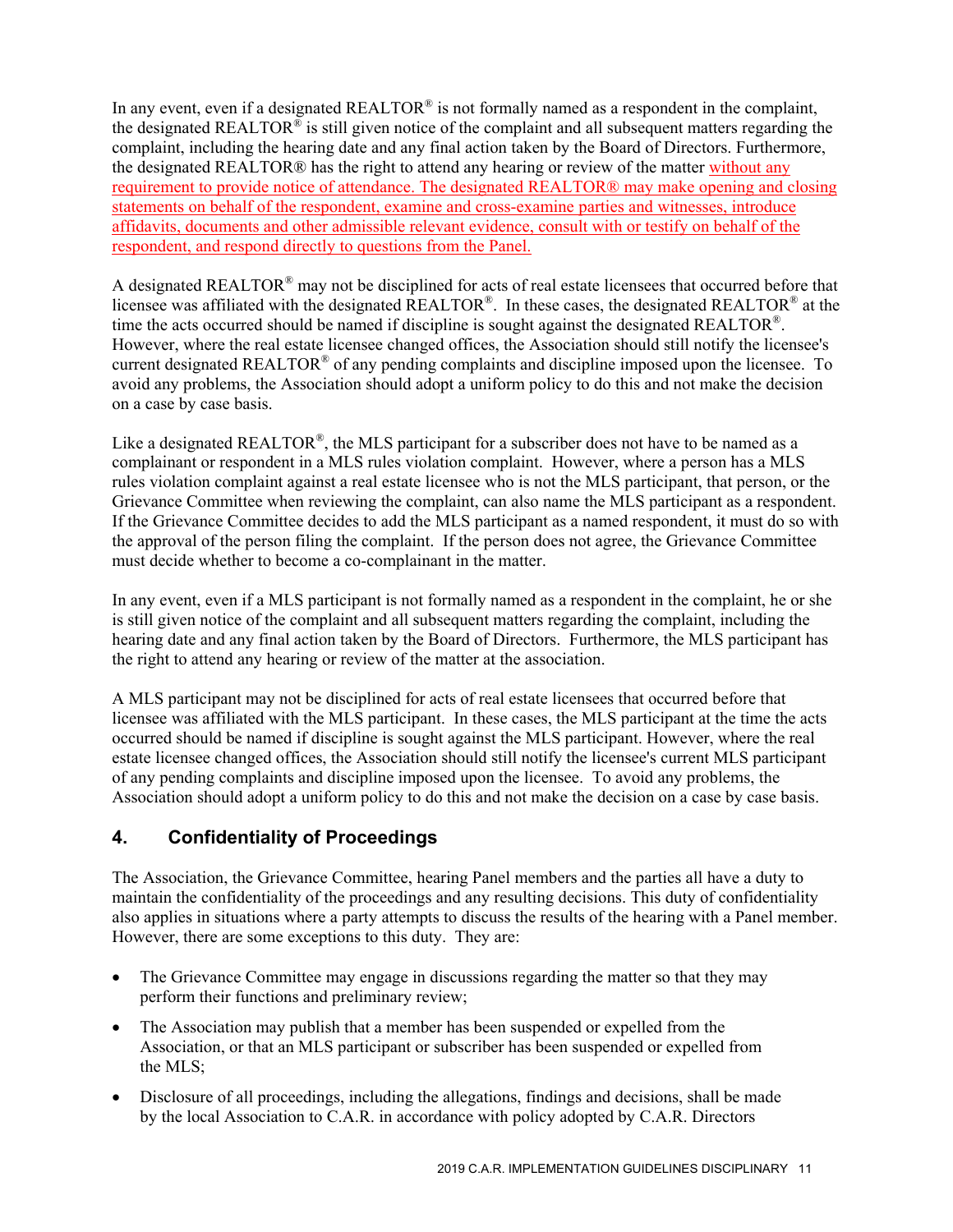which requires that each Association submit such information to C.A.R. through a secure repository maintained by C.A.R.;

- Disclosure of the proceedings, including the allegations, findings and decisions, may occur where disclosure is required by law (i.e. subpoena, deposition, testifying in court, etc.);
- The respondent in a disciplinary hearing may disclose the results in order to vindicate his or her professional reputation;
- Any party to a disciplinary or arbitration hearing may disclose the results in court where there is a civil case involving the same set of facts and circumstances.
- Except as provided below, if a member is found in violation of the Code of Ethics, C.A.R. shall publish the following information regarding the violation(s): (1) name and photo of the member found in violation (but not the name of the firm the member is, or was, affiliated with); (2) if the responsible broker is also found in violation, the name of the responsible broker will also be published; (3) if a member's name is similar to another member's or MLS Participant's name, the member's real estate license number and/or office address may also be included; (4) the Article(s) of the Code of Ethics violated, (5) a brief factual synopsis of the matter with names redacted (except for the respondents found in violation); (6) discipline imposed; and (7) the effective date and duration of the discipline, if applicable; and (8) rationale in mitigation or aggravation for the discipline, if applicable. This information will be published on one or more of any authorized C.A.R. communications vehicles, such as the C.A.R. website or magazine. All discipline will be published except warnings, or education that does not include a reprimand, suspension or expulsion. However, if a suspension is imposed because the member does not comply with the education, the discipline will be published when the suspension is imposed. Citations under the Ethics Citation or MLS Citation systems will not be published by C.A.R.
- The local Association's Board of Directors may adopt a policy to publish discipline in its local Association communications vehicle(s). The local Association may adopt a policy to publish discipline that uses the same criteria as C.A.R.'s publication policy, as described above. In addition to or instead of the C.A.R. publication policy, the local Association may adopt a policy to publish discipline when a member is found in violation of the Code of Ethics a second time within a (3) year time period. Any discipline published by a local Association shall include the member's name, the fact that the member has been found in violation of the Code of Ethics, the Article(s) violated, and the discipline imposed. Published discipline shall not include the name of the firm the member is, or was, licensed or affiliated with. In cases where the member's name is similar to another Association member's or MLS Participant's or Subscriber's name, the member's real estate license number or office address (or both) may also be published.

If a Grievance Committee member, hearing Panel member, or party violates the duty of confidentiality, he or she may be disciplined by the Association for violation of the Code of Ethics and the rules and procedures of the *Manual*.

It is improper for a party or party's attorney to attempt to contact a hearing Panel member and influence him or her outside the hearing. If a Panel member is drawn into a conversation with a party or a party's attorney prior to the hearing or during a break, he or she must disclose the facts of the conversation to all parties and the hearing Panel prior to the hearing going forward. All parties are then given the opportunity to respond to the incident by either raising additional arguments at the hearing or, in extreme cases, requesting disqualification of the Panel member.

# **5. Qualification for Panel**

A person shall automatically be disqualified from serving on a hearing Panel in any case in which he or she is:

a party;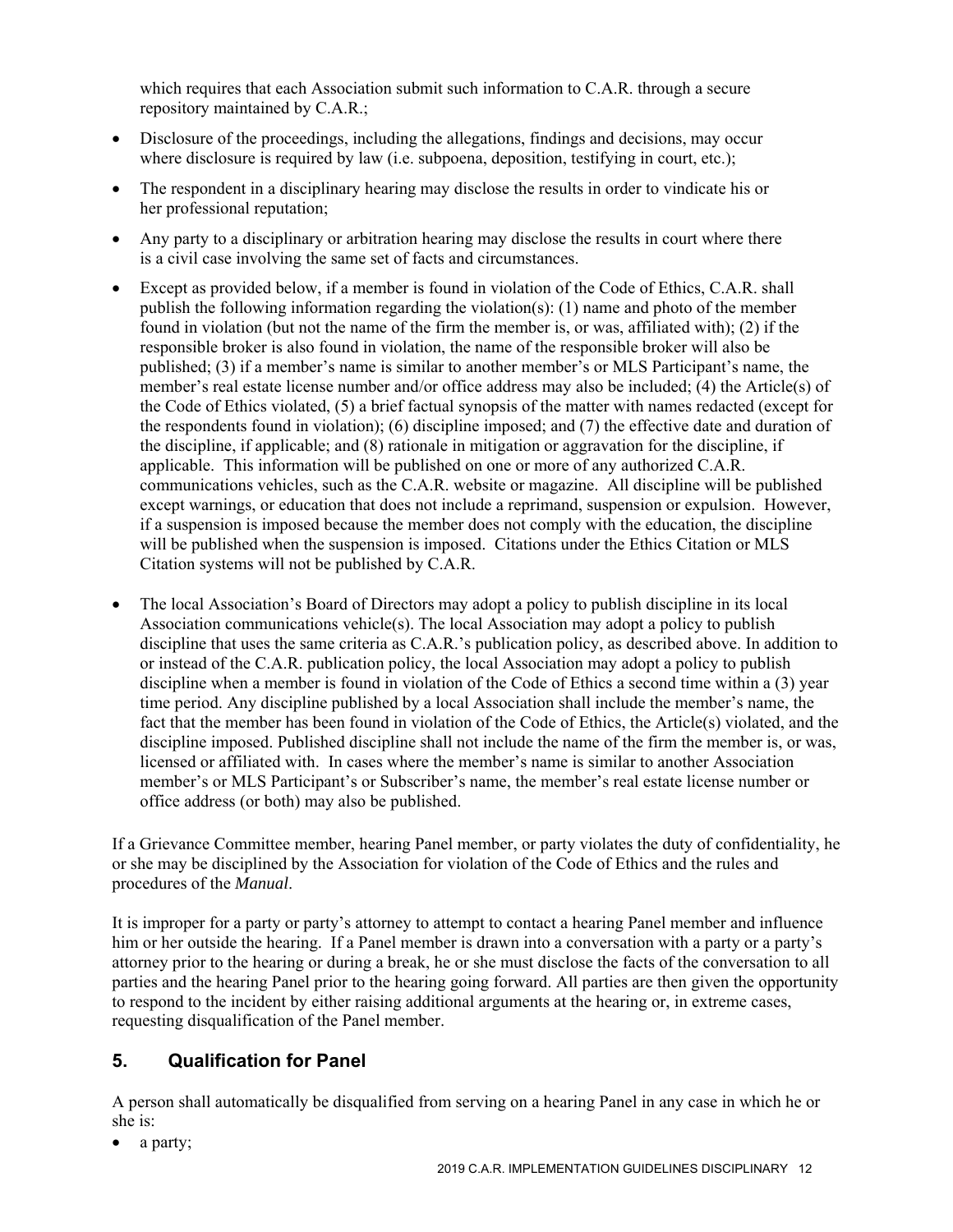- related by blood or marriage (to the fourth degree) to a party;
- an employer, employee, partner or other business associate of a party.

In addition to these basic disqualification rules, several other qualification rules apply. For example, if the person will be a witness in the proceeding, the person should not serve as a hearing Panel member. Also, only one person connected with any firm, business, partnership or corporation may serve on the same hearing Panel. With respect to this requirement, franchises are generally independently owned and operated and not considered "one" firm, even though the names are the same. However, to avoid the appearance of impropriety, C.A.R. recommends that the Association should attempt to avoid appointing more than one member of "same name" franchisees to any hearing Panel and should not appoint a hearing Panel member who is affiliated with a same name franchise as one or more of the parties.

When putting together the list of potential Panel members to send to the parties, the Association Executive should eliminate from the list the names of those members who are automatically disqualified.

Before hearing a matter, the members of the Grievance Committee, hearing Panel and Directors must certify that there is no reason they cannot hear the case. This is an important element of due process and each person should honestly assess his or her ability to sit on a particular case.

#### **6. The Grievance Committee and Professional Standards Committee**

The Grievance and Professional Standards Committees are two unique entities with separate and distinct functions. The Grievance Committee's function is to:

- review the complaint for a possible citation for violation of the Code of Ethics, if the association has adopted the Citation Policy detailed in Section A5, above;
- review the complaint to insure the proper articles and sections are cited based on the alleged facts;
- screen complaints in order to prevent abuse and harassment through frivolous or unwarranted complaints filed for harassment purposes.

The Grievance Committee initially considers allegations of unethical conduct or violations of the MLS rules. The Grievance Committee does not determine guilt or innocence.

A Subcommittee of the Grievance Committee may be established to review anonymous complaints. Members of the Subcommittee are appointed by the Grievance Chair, for a one-year term. Members of the Subcommittee must sign an agreement not to file any anonymous complaints for the year they are on the Subcommittee. (See Role of the Grievance Committee for details). As a general rule, Associations should appoint Grievance Committee or Professional Standards Committee members for three-year terms on a staggered basis to ensure continuity of experience and stability of the committee. In selecting members of the Grievance or Professional Standards Committees, the president should consider the following recommended criteria:

- number of years as a REALTOR<sup>®</sup>;
- number of years in the real estate business;
- primary and secondary fields of real estate endeavor/expertise;
- participation in post-licensing real estate education;
- training in the Code of Ethics;
- position in firm (principal, non-principal);
- size of firm;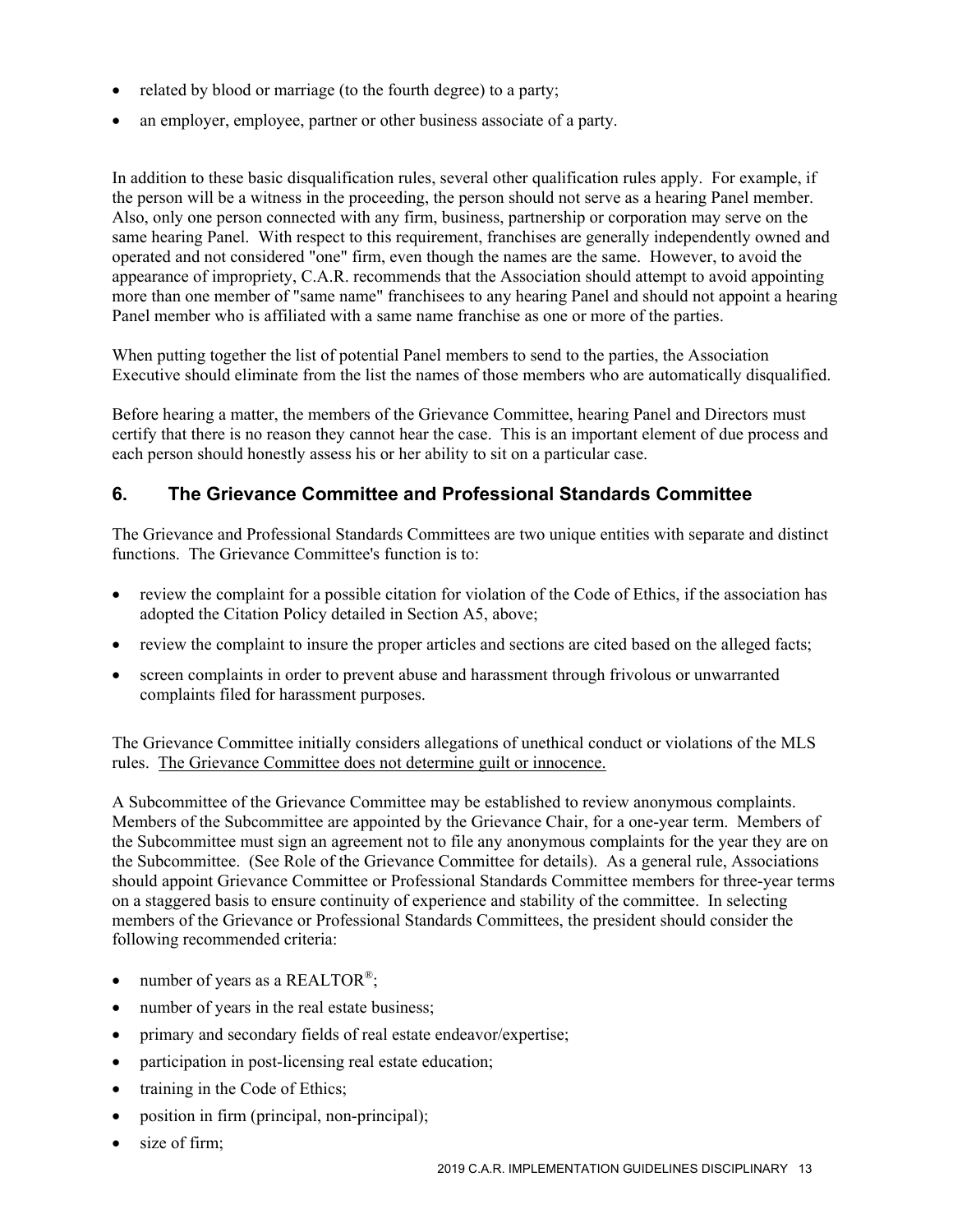- common sense;
- open-mindedness;
- receptive to instruction/training;
- other relevant professional or procedural training.

The Committee should have balanced representation of REALTORS®, REALTOR-ASSOCIATE®s, men and women, and include representatives of various racial and ethnic groups. Committee members should be mature, experienced, knowledgeable persons of a judicial temperament. They must be able to keep information confidential.

Grievance Committee members evaluate all disciplinary complaints and therefore may not sit as hearing Panel members or hear a matter on review. The Professional Standards Committee is charged with the responsibility of conducting disciplinary and arbitration hearings.

It is not recommended that Directors serve on the Grievance or Professional Standards Committees. However, if a Director does serve on these committees, he or she may serve as a member of a review Panel provided the Director did not participate in a matter at the Grievance or Professional Standards Committee levels. Therefore, it is important to consider whether that Director may better serve the Association by serving on a review hearing or serving on the Grievance or Professional Standards Committee.

#### **7. Association Executive's Function**

The Association Executive is the administrative channel through which the Grievance and Professional Standards Committees correspond and carry out their respective functions. The Association Executive does not make decisions or determinations concerning professional standards matters and must be careful to avoid making such determinations. Rather, the Association Executive advises the committees of the appropriate procedures and coordinates all professional standards matters from receipt of the complaint to final determination. The Association Executive is the intermediary between the complainant, respondent, Grievance Committee Chairperson, Professional Standards Committee chairperson, hearing Panel Presiding Officer and the Directors. The Association Executive is responsible for all hearing arrangements and record keeping. The Association Executive should not attend the hearing or advise on substantive matters.

#### **8. Association Legal Counsel**

Because effects on business reputations and membership restrictions can result from disciplinary proceedings, from time to time it is necessary to consult legal counsel during the professional standards process. This can include having legal counsel present at hearings for guidance on procedure and law to seeking legal guidance prior to decisions being communicated to the parties. Also, when contemplating suspension or expulsion as discipline, the Association may be exposed to significant legal risks. Therefore, the Association should rely on the advice of legal counsel prior to such action.

Having said the above, the presence of legal counsel during a disciplinary hearing is a matter of Association discretion. Legal counsel is not a part of the hearing Panel, therefore may not participate in the conduct of the hearing. If counsel believes an action or procedure is inconsistent with the Association's established procedures or may result in potential liability to the Association, counsel's concerns should be communicated, at the time the action occurs, to the Presiding Officer who shall make the final decision.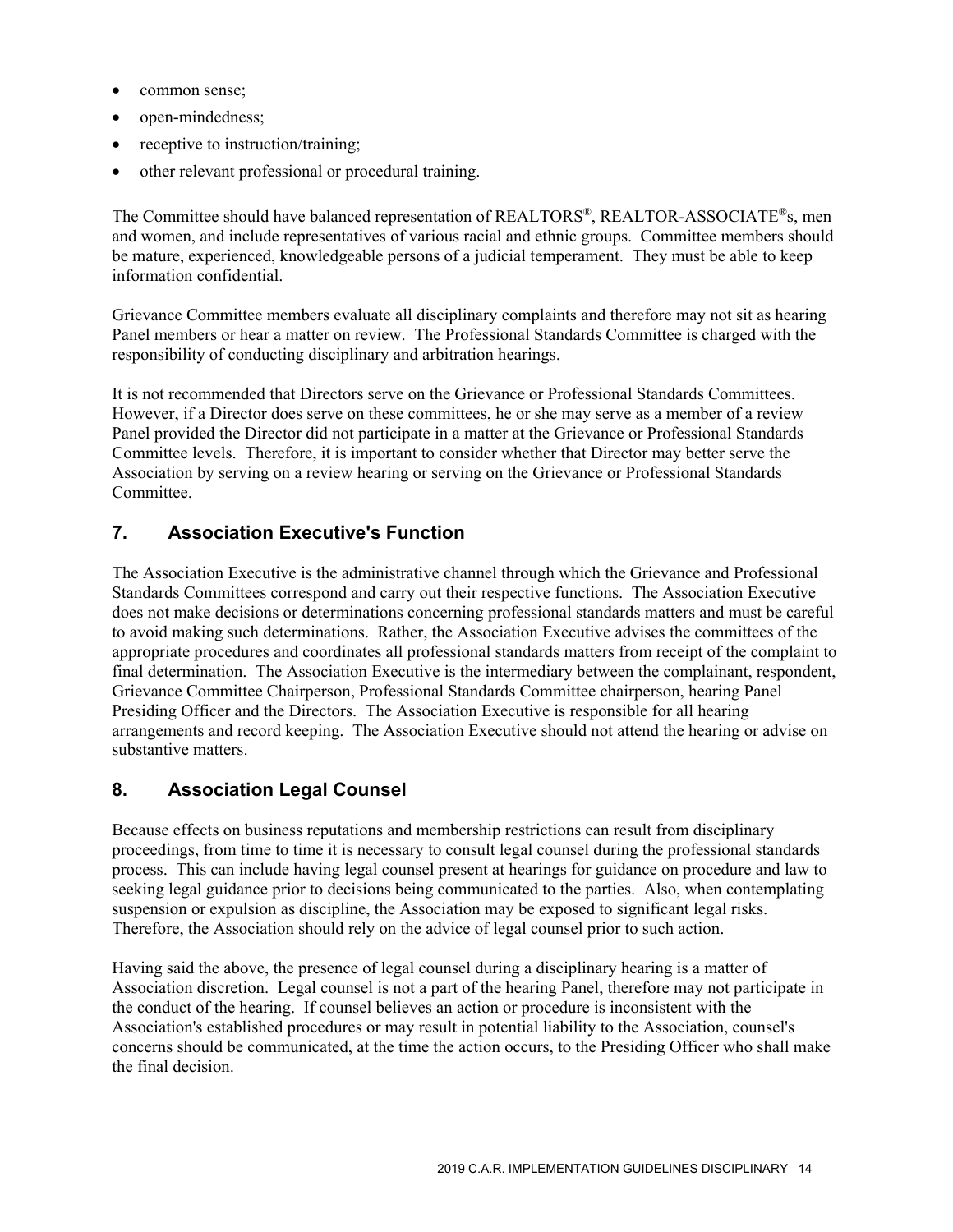# **9. Multi-Association Professional Standards Hearings and Shared Panel Members**

If an Association is processing a case and for some reason needs to borrow Panel members or Grievance Committee members from another Association, the process for doing so is relatively simple. Each Board of Directors needs to adopt a resolution stating that their Association agrees to borrow/lend Panel members. This can be done on a case by case basis, or the resolution may be written to govern all cases as necessary. Usually, the Association making the request continues to process the case, and the borrowed Panelists act as agents of that Association for the purpose of hearing the matter. However, some Associations have agreements that one Association will not only lend Panel members, but will process the case as well. This is strictly at the discretion of the Associations entering the agreement.

When Associations enter into an agreement to share Panelists, whether or not it is in the form of a multi-Association agreement, a centralized administration agreement, or merely to borrow Panel members when the need arises, all of the protections and immunities exist for the shared Panel as would exist if the Panel were handling a case involving their own Association members or MLS participants and subscribers.

# **C. ROLE OF GRIEVANCE COMMITTEE**

#### **1. Action of the Grievance Committee**

As previously stated, the Grievance Committee reviews complaints alleging a violation of a membership or MLS duty to determine whether or not the complaint should be forwarded to the Professional Standards Committee for hearing. It does not, however, determine a member's guilt or innocence or mediate between the parties. Its primary function is to determine whether or not a disciplinary complaint is appropriate for hearing.

When the Association Executive refers the complaint to the Grievance Committee, the Grievance Committee chairperson may schedule a hearing for the full Grievance Committee to hear the matter or the Chairperson may assign three or more members of the Grievance Committee to review and analyze the complaint. If the complaint is vague, overly general or does not allege violations of a specific Article or MLS section, the Grievance Committee can instruct the complainant to provide more details prior to processing the complaint. If necessary, in rare circumstances, the Grievance Committee can also appoint a Grievance Committee member to contact the complainant to make sure the complaint is submitted in decipherable form. If such clarification is sought, that Grievance Committee member does not participate in the Grievance Committee's evaluation of the complaint.

If the Association has adopted the Citation Policy for violations of the Code of Ethics, it reviews the complaint for a possible citation in accordance with the procedure detailed in Section A5(b) above.

# **2. Frivolous Complaints**

The Grievance Committee prevents harassment of members by reviewing and dismissing unwarranted and frivolous complaints. An unwarranted or frivolous complaint is one which, taken as true, would not constitute unethical conduct on the part of the respondent. For example, if the seller of real property files a complaint alleging the member is unethical for using profanity, the Grievance Committee would not forward the complaint for hearing. Even if true, there is no specific prohibition against the use of profanity in the Code of Ethics or MLS rules. A frivolous complaint is not one which, after talking to the respondent to get his or her side of the story, appears to be without merit. Dismissing a complaint in this manner is basically deciding the case on its merits which the Grievance Committee cannot do.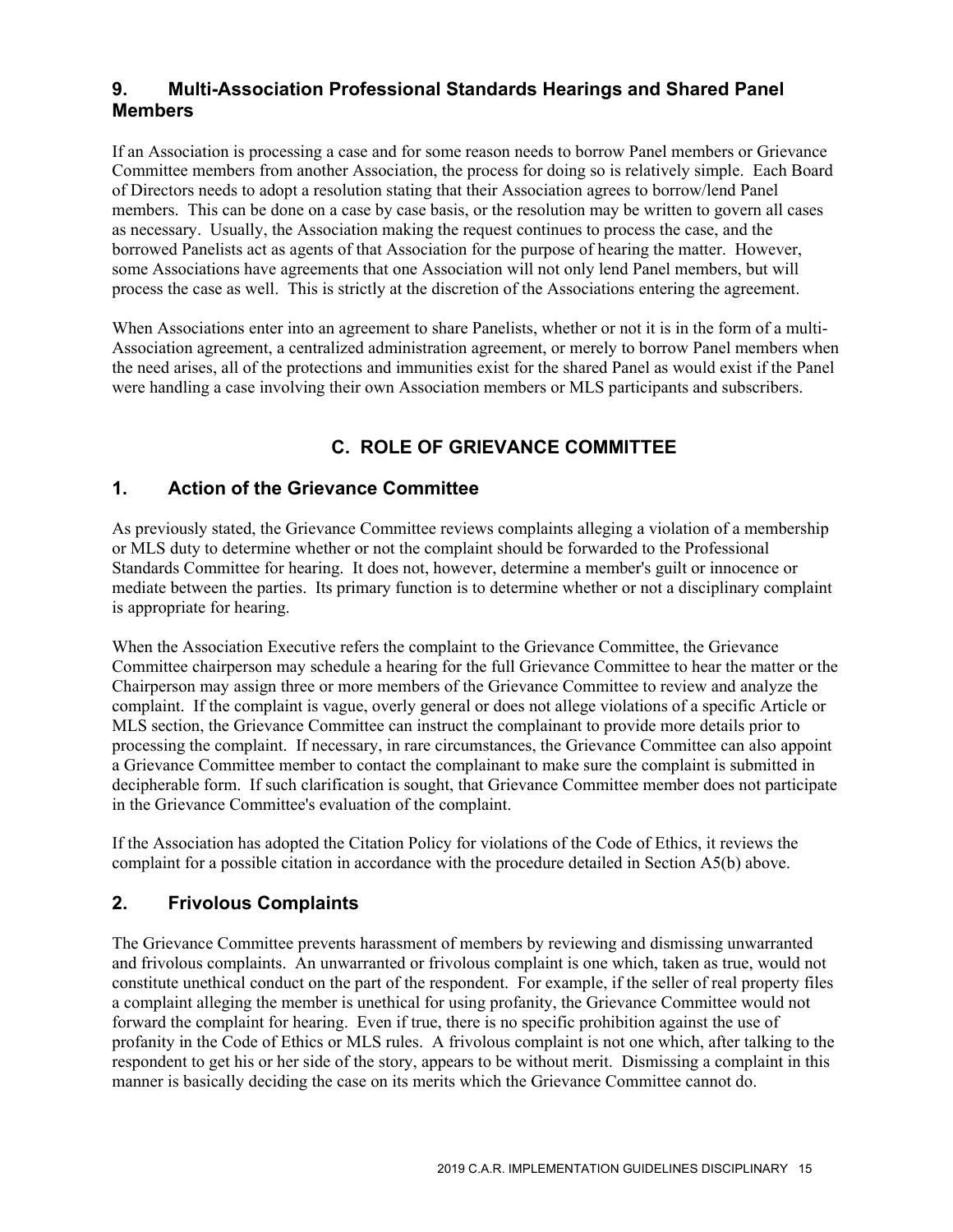# **3. Mediation of Ethics Complaints**

N.A.R. policy allows associations to mediate disciplinary complaints. Therefore, if the association has adopted procedures for the mediation of a complaint, those procedures may be followed.

However, using the Grievance Committee as the mediator is usually inappropriate. In general, the role of the Grievance Committee is not to attempt to "settle" a disciplinary complaint by trying to get the parties to "work things out." While this may satisfy the parties involved, an alleged violation is a wrong against the Association and its members not just the person filing the complaint and a resolution of the problem between the parties does not automatically eliminate the wrong against the Association.

Even so, the Grievance Committee still plays an important role in public relations for the Association and can possibly open lines of communication between the complainant and respondent. For example, if the Grievance Committee dismissed the complaint, the Committee could assign a committee member to talk with the complainant. Sometimes a member of the public alleges acts that are simply not covered by the Code of Ethics no matter how "unethical" the acts may seem. If a member of the Grievance Committee takes the time to explain to the public why the complaint has been dismissed, the member of the public may be left with a better feeling towards the Association.

# **4. Analyzing the Complaint**

If a complaint, together with Exhibit 1 and any other supporting evidence and documentation submitted by the complainant, taken as true on its face, would constitute a violation of a membership or MLS duty on the part of the respondent, then the Grievance Committee does not determine the truthfulness of the complaint but rather should refer the matter for hearing. In this case, there is no reason to "investigate" the matter or question the respondent. For example, a complaint states that a member failed to disclose that he or she was purchasing the listed property on his or her own account. It is not allowed for the Grievance Committee to check with the title company and retrieve escrow documents, etc. to prove the member actually purchased the property, that escrow closed and that title was taken in his or her name. It is up to the complainant to prove in the hearing that the facts are true. If the complaint did not provide any specifics regarding the facts, the complainant (not the respondent) would be contacted to get the facts supporting the allegation but not the evidence to prove it.

The Grievance Committee or members assigned to review the complaint should look only to those facts relevant to the complaint. The Grievance Committee's decision to refer the matter for a hearing is a judgment call which should be made only after careful consideration of all the facts and circumstances in a particular case. The Association may be liable for invasions of privacy if the Grievance Committee exceeds its scope.

It may be advisable, in rare circumstances, for a member of the Grievance Committee to contact the complainant for clarification of the facts, especially if the complainant is a member of the public. This can serve as a useful public relations tool for the Association and puts the complainant on notice what his/her burden of proof is in future hearings. If such clarification is sought, that Grievance Committee member does not participate in the Grievance Committee's evaluation of the complaint.

Often, the Grievance Committee perceives its role as gathering the necessary documentation and evidence for the hearing Panel to make its decision. To the contrary, the Grievance Committee should only engage in reviewing factual information that has been submitted by the complainant. It is not the obligation of the Grievance Committee to prove the facts or the complaint as this burden rests with the complainant. The Grievance Committee must assume that the facts alleged by the complainant are true. The Grievance Committee must not make an evaluation of the evidence to determine if the complaint has merit.

To summarize the process of the Grievance Committee when reviewing a complaint, the Grievance Committee should follow these steps: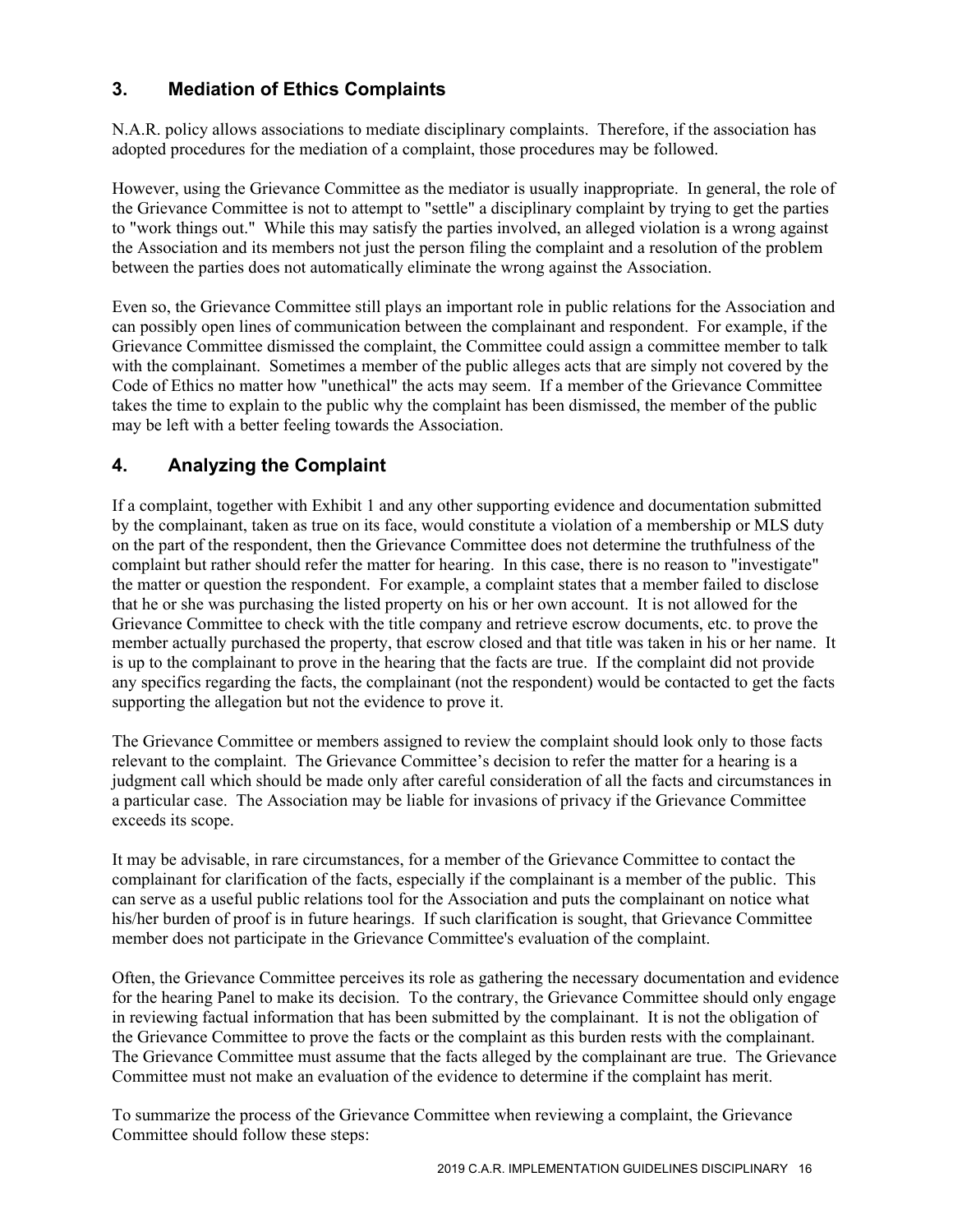#### **assume the facts to be true as stated**;

- $\bullet$  ask: do these facts support a violation(s) of the Code of Ethics Article(s), MLS rules section(s) or bylaw section(s) cited;
- have the correct parties been named; and
	- check for parallel proceedings.

#### **5. Contacting Respondent Not Advised**

The respondent should not be contacted by the association or the Grievance Committee during their review of the complaint. Instead, if the Grievance Committee feels that clarification is needed, they should contact the complainant. In fact, contacting the respondent in the review stage may prove detrimental to the process as the respondent will probably want to provide the Grievance Committee with his or her side of the story. However, the respondent will have the full opportunity after the Grievance Committee's decision to refer the matter for hearing to present his or her defense in his or her response to the complaint and at the hearing. Additionally, the respondent should never be provided with the names of the Grievance Committee members who reviewed the complaint.

#### **6. Modifications to Complaint**

The Grievance Committee has broad discretion to modify a disciplinary complaint. This is a key role of the Grievance Committee and should be strongly emphasized. Examples of situations when it is appropriate for the Committee to exercise this discretion are:

- 1. If the complaint alleges multiple violations and the Grievance Committee determines that one or more of the allegations are unworthy of further consideration, those allegations may be deleted while the balance of the complaint is forwarded for hearing.
- 2. If the Grievance Committee determines that the complaint cites an inappropriate Article of the Code of Ethics, bylaws section or MLS rule, the Grievance Committee may amend the complaint by deleting the inappropriate article or section rule and adding the appropriate one. If the Grievance Committee adds an article or rule to the complaint and the complainant does not agree with the addition, the Grievance Committee may file its own complaint citing the Article or MLS section. Both complaints would be heard simultaneously by the same hearing Panel.
- 3. A complaint sometimes names a real estate licensee but not the licensee's designated REALTOR®. The Grievance Committee can amend the complaint and add the designated REALTOR<sup>®</sup> as a named respondent. However, if the complainant does not agree with the addition of the designated REALTOR<sup>®</sup>, the Grievance Committee must become a co-complainant in order for the matter to proceed to hearing against the designated REALTOR®. The Grievance Committee would present the complaint against the designated REALTOR® only.
- 4. Sometimes multiple complaints may be filed against the same respondent for the same acts, for example, the distribution of one advertisement. The Grievance Committee has the discretion to join these complaints together, and to act as the complainant if the original complainants won't agree with this decision. In a situation with many complainants, the Grievance Committee may choose to exercise its discretion to act as the complainant. Conducting many hearings on the same issue, or allowing many complainants in one hearing may be seen as harassing the respondent. The Grievance Committee should act to avoid this.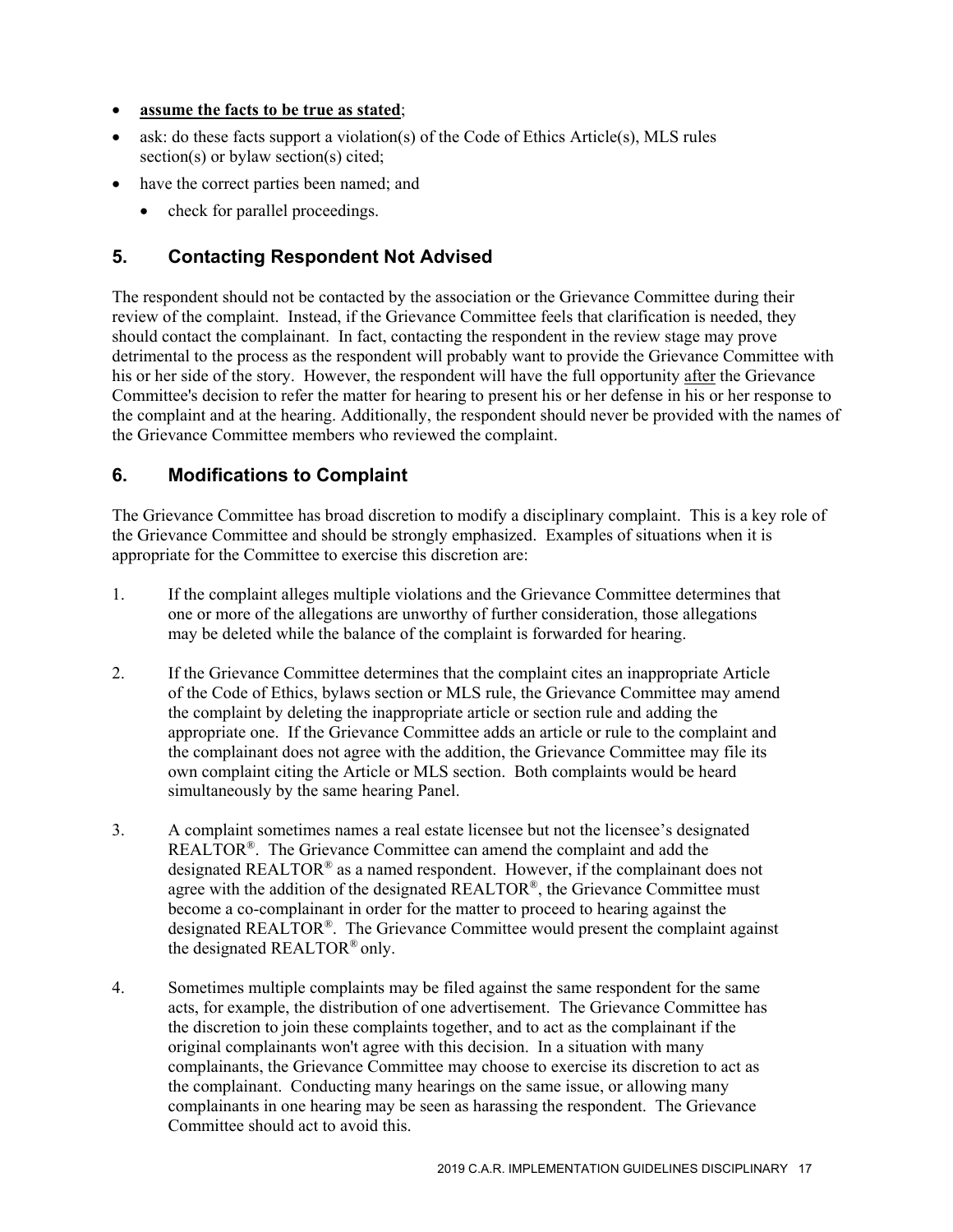- 5. Similarly, sometimes separate complaints will be filed by the same complainant involving the same set of facts and circumstances. One complaint alleges a violation of the Code of Ethics and one alleges an MLS rules violation. The Grievance Committee has the discretion to join these together to be heard in one hearing and should, so that the respondent is not required to go through more than one hearing arising out of the same set of facts and circumstances.
- 6. Finally, the Grievance Committee has discretion to add a party as a respondent to the complaint. This usually comes up because a complainant will name the office manager and a salesperson and not name the designated REALTOR®. Sometimes the Grievance Committee deletes the office manager and names the designated REALTOR<sup>®</sup>, however, this is not appropriate. The Grievance Committee should not delete any respondents. However, it may add the designated REALTOR<sup>®</sup> or any other respondent it deems appropriate. If the complainant refuses to agree to the addition of the designated REALTOR<sup>®</sup> or any other respondent, the Grievance Committee must join as a complainant.

#### **7. Grievance Committee as Complainant**

The Grievance Committee may, upon its own motion, and must, upon instruction of the Directors, investigate a member's actions when there is reason to believe the member's conduct may be subject to disciplinary action. If it finds enough facts to support the allegation, the Grievance Committee acts as the complainant and the matter is referred for hearing. In this instance, the Grievance Committee prepares the matter for hearing as would any other complainant, except that Association counsel cannot serve as counsel for the Grievance Committee complainant. The Grievance Committee may select one or more Committee members to represent the committee at the hearing. This person also signs the complaint and any forms at the hearing on behalf of the Grievance Committee.

#### **8. Review of the Grievance Committee Decision**

A complainant may request that the Directors review the Grievance Committee's decision to delete an alleged violation from the complaint or to dismiss the entire complaint. There is no review of any other type of Grievance Committee action.

To review the Grievance Committee's action, it is recommended that an appointed review Panel of the Directors be selected to conduct the review. This is important because a Director who serves on a review of the Grievance Committee's action may not serve on a review of the hearing Panel's decision and recommendations. Therefore, there must be Directors available to serve on any subsequent review of the hearing Panel's recommendations, if necessary.

When the Directors review the Grievance Committee's decision, the parties do not have the right to be present. Therefore, there is no time limit and notices are not required. The Directors only consider the documents and information which the Grievance Committee considered in making its recommendation. Generally, this would only be the complaint and supporting documentation submitted with it.

The Directors' decision will be to ratify the Grievance Committee's decision or to grant the complainant's request. For example, if the Grievance Committee dismissed the complaint but the Directors agree with the complainant that the matter should be forwarded to hearing, the Directors can order that the matter be sent for hearing. Likewise, if the Directors ratify the Grievance Committee's decision to dismiss the complaint, the complaint is dismissed and no further disciplinary proceeding may be taken by the Association regarding the complaint. The Directors also have the option of forwarding portions of the complaint if it determines that some Articles of the Code of Ethics, MLS Rules, and/or membership duties were improperly dismissed but that others were properly dismissed.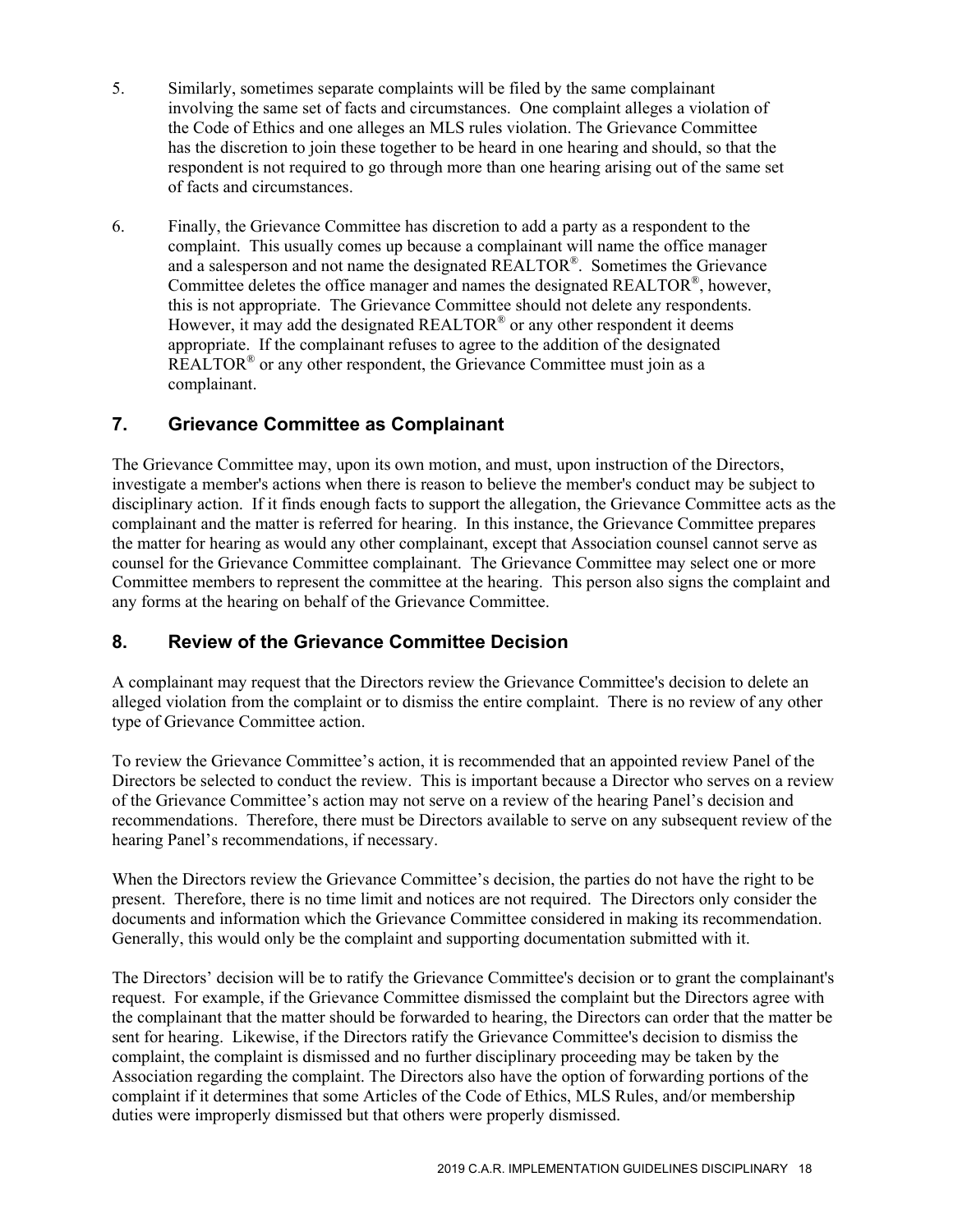# **D. SUBCOMMITTEE FOR ANONYMOUS COMPLAINTS**

An Association's Board of Directors can decide whether or not to accept anonymous complaints. If the Association does decide to accept anonymous complaints, an Anonymous Complaints Subcommittee of the Grievance Committee should be created. Members of the Subcommittee are appointed by the Grievance Chair, for a one-year term. Members of the Subcommittee must sign an agreement not to file any anonymous complaints for the year they are on the Subcommittee. When an anonymous complaint is received, the Grievance Chair assigns it to three impartial members of the Subcommittee. These Subcommittee members have the ability to investigate a complaint before making their decision and are given authority to act for the Grievance Committee. In order to send a complaint to hearing "you must be able to touch it, hear it and see it."

Options for the Subcommittee are:

1) dismiss the complaint as unworthy of further consideration;

2) notify the respondent of the complaint and give an opportunity to correct;

3) refer the complaint to the Professional Standards Committee for hearing;

4) issue an ethics citation.

If the Subcommittee, on behalf of the Grievance Committee, refers the matter for hearing, the Grievance Committee shall be the complainant and one of the members of the Subcommittee shall represent the Grievance Committee at the hearing.

# **E. PROCESSING THE COMPLAINT**

#### **1. Getting the Response**

When a complaint is forwarded from the Grievance Committee to the Professional Standards Committee for hearing, the Association Executive sends a copy of the complaint to the respondent along with the Notice to Respondent and a blank Response. The respondent has fifteen (15) calendar days to respond to file a written response. However, failure to file a response within this time frame is not fatal and the hearing Panel may accept late filings of responses. As a general rule, late filings should be accepted by the hearing Panel. If necessary, the hearing Panel may grant a recess or continuance to give the complainant time to review the late response.

# **2. Notice**

When giving notice, it is not necessary to use certified mail. Regular first class mail or email is all that is required for giving notice. In fact, using certified mail sometimes causes problems because a respondent may refuse to accept it and therefore will not receive notice. Even so, many associations prefer using certified mail so that there is a record of receipt. If an association elects certified mail, C.A.R. recommends that regular first class mail be used as well. This will avoid the problem of the respondent refusing to accept the certified mail since first class mail is presumed to have been received. In addition, an association may elect to use a delivery service that also provides a record of delivery and avoids the problem of the respondent refusing acceptance.

When possible, email is the preferred form of service for notices and documents associated with the administration of an ethics complaint. Notices sent by email must include the association's request that delivery be acknowledged by the intended recipient within twenty-four (24) hours by return email. Automatic notification that an email has been opened is not sufficient for this purpose. The administrator must be certain the intended recipient has read the email. If receipt of the notice has not been acknowledged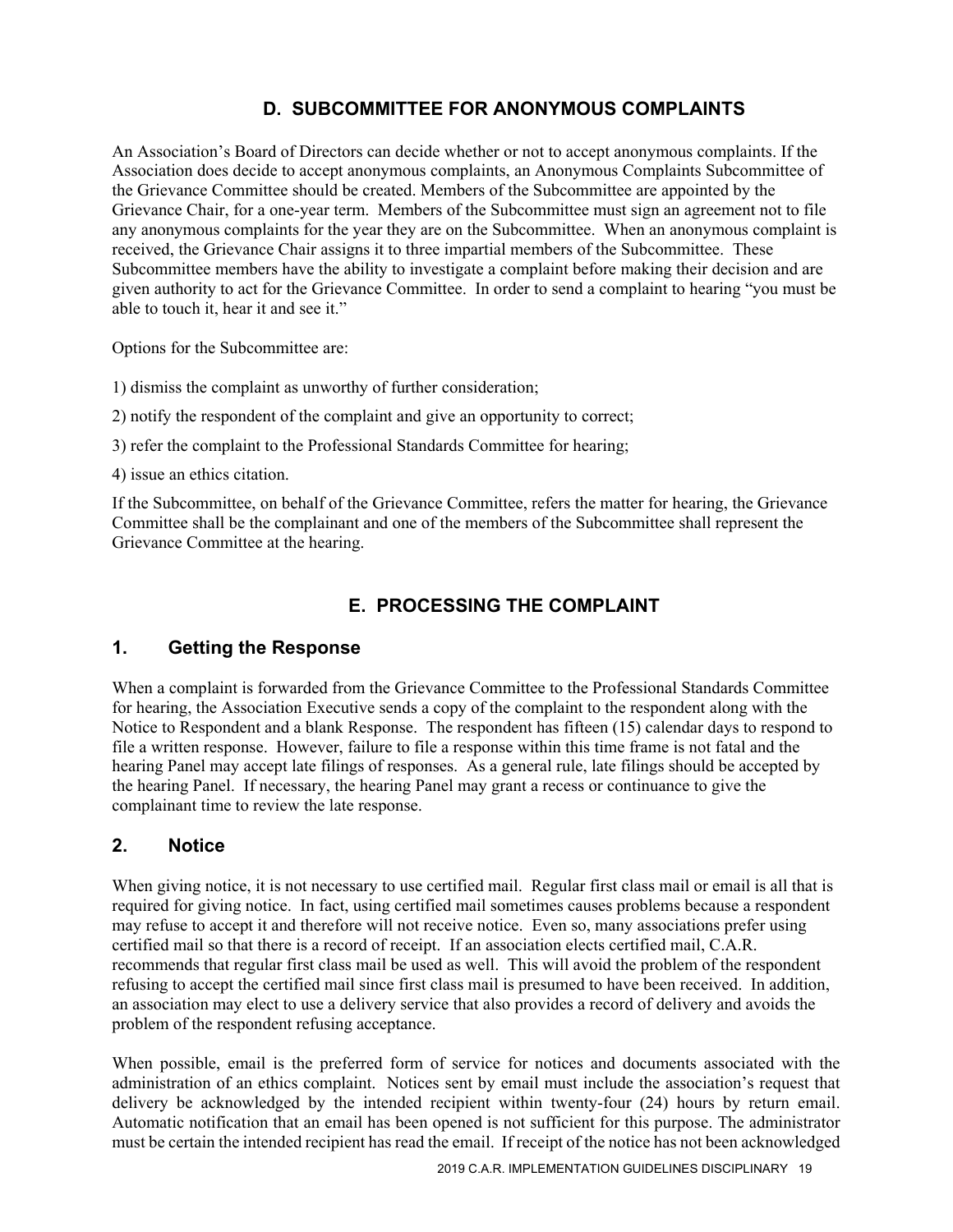by the intended recipient within twenty-four (24) hours, the recipient will be contacted by telephone to confirm receipt and the recipient's confirmation will be noted in the file. If receipt of notices sent by email cannot be confirmed, the notices will be resent via first class mail, by any mail delivery service or my certified mail.

If a party informs the association that they will be represented by legal counsel, the Association Executive should send all communications and notices regarding the disciplinary matter to both the party and their attorney unless the party instructs otherwise.

# **3. Continuances and Continuance Fees**

All requests for continuance of a hearing must be in writing and must state the reason for the request. Requests for continuance can only be granted when all parties mutually agree to a subsequent specified date or when the Professional Standards Chairperson, his or her designee, or the hearing panel chair determines that denying the request for continuance would deny the requesting party a fair hearing. Continuances requested after a hearing has convened shall be considered by the hearing Panel, and granted as necessary.

Generally, valid requests for continuances should be granted unless a pattern of abuse (i.e. delay tactics, avoidance, etc.) begins to surface. The following are some valid reasons for continuances:

- A party is unable to present pertinent material evidence because a key witness is unavailable due to sudden illness, accident, or death.
- A party needs additional time to obtain counsel, and they have not unreasonably delayed doing so.
- A party has just recently discovered new evidence and needs extra time to prepare to argue additional claims or defenses. The party's failure to discover this evidence earlier must have occurred due to no fault or negligence on its own part.
- A party received improper notice of the hearing or improper notice of the other party having legal counsel.

The aforementioned reasons for granting a continuance are non-exhaustive, and there may be other circumstances which constitute good cause sufficient to merit a continuance. However, most excuses for a party being unable to appear, such as vacations or business meetings, are generally not valid reasons for granting a continuance.

Depending on when the continuance request is made, the Professional Standards Committee Chairperson or his or her designee and the hearing Panel have the discretion to grant continuance requests. If the request is made prior to the hearing being convened, the Professional Standards Chairperson makes the decision. If the request is made at the hearing, the hearing Panel makes the decision.

Each party is entitled to one continuance, for good cause, free of charge. However, continuance fees can be imposed for subsequent continuance requests, as a deterrent to those who abuse the availability of continuances and as reimbursement for additional administrative costs. The association may adopt a reasonable fee that can be charged for a continuance, except that each party may have one continuance at no charge. A late notice representation by counsel resulting in a continuance will subject the person giving notice to a continuance fee even if it is the only continuance given to the party.

In determining which party is assessed the fee, the association must look to the party who causes the necessity for the continuance. For example, if the complainant, prior to or at the hearing, amends his complaint and the respondent needs adequate time to prepare, the complainant should be assessed the continuance fee. Or, if a party fails to exchange evidence prior to the hearing and the opposing party needs time to prepare, the continuance fee should be charged to the party who failed to exchange the evidence.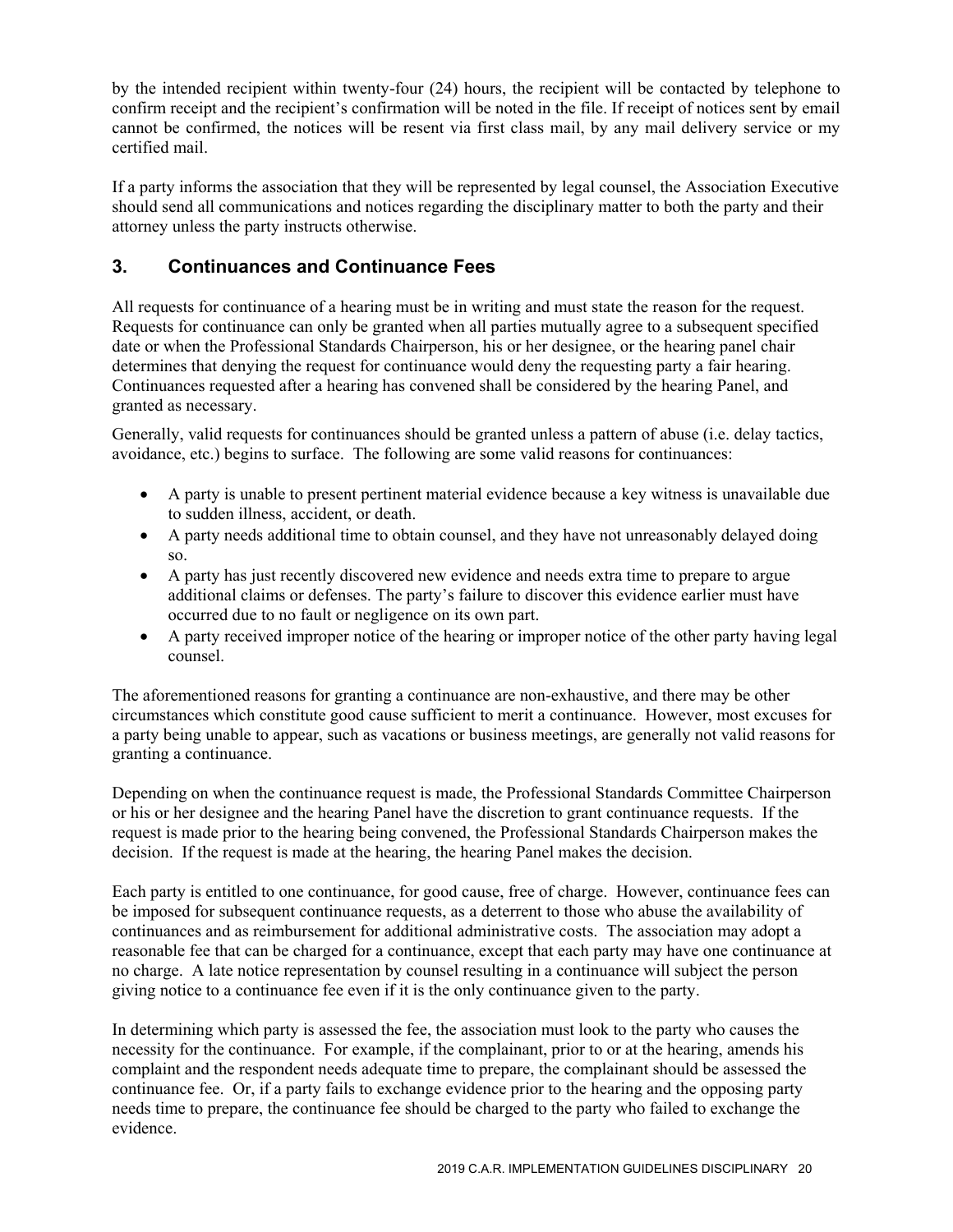All requests for continuances must be in writing and accompanied by the continuance fee, if appropriate. If the continuance is not granted, the fee will be returned to the party.

# **4. Withdrawal of an Association Disciplinary Complaint**

If after the Grievance Committee has recommended that a hearing be arranged, but before the hearing Panel is convened, a complainant wishes to withdraw the complaint, the Association Executive shall promptly refer the matter back to the Grievance Committee for a determination whether a potential violation of the public trust, as defined, may have occurred. Only where the Grievance Committee determines a potential violation of the public trust may have occurred may the Grievance Committee proceed as the complainant.

"Public trust" is defined as a demonstrated misappropriation of client or customer funds or property, willful discrimination, or fraud resulting in substantial economic harm.

After a hearing begins, a complaint can be withdrawn only with the hearing Panel's approval. In such event, the hearing Panel may:

- refer the complaint to the Grievance Committee to consider whether the Grievance Committee should file a complaint (NOTE: in this case the Grievance Committee is not limited to only those instances where a potential violation of public trust is present, they may go forward on any complaint they think appropriate);
- refuse to allow the complaint to be withdrawn and proceed with the hearing in which case the burden of proof will be difficult unless the complainant is willing to be a witness; or
- allow the complaint to be withdrawn with no further action, which would not be a decision on the merits of the case. Presumably, a complaint could be brought again if the complainant changes his or her mind and re-files the complaint within the time limitation.

In general, it is recommended that the complaint be referred back to the Grievance Committee in order to avoid the problems that arise with the other two options as discussed.

# **5. Amendment of an Association Disciplinary Complaint**

A complaint may be amended after the Grievance Committee's initial determination. If, prior to convening the hearing, the complainant wishes to amend the complaint by adding or deleting an Article of the Code of Ethics or alleging an additional violation of a membership duty, the written amended complaint is sent to the Grievance Committee for review and analysis. If the Grievance Committee approves the amended complaint it supersedes the original complaint and is sent to the Association Executive for notice and hearing following normal procedures. If the Grievance Committee does not approve the amended complaint, the hearing will go forward on the original complaint unless the complainant withdraws it.

Once the hearing is convened, but before it is adjourned, the complaint can be amended by either the hearing Panel itself or the complainant with the consent of the hearing Panel. Generally, the only reason to amend a complaint at the hearing is to add articles or sections allegedly violated. This is usually done to conform the complaint to the evidence presented. If the amendment is granted, it must be filed in writing. The complaint may not be amended after the hearing is adjourned, as this would deprive the respondent of the due process right to defend against the charge,

If the complaint is amended, the respondent has an opportunity for a continuance to adequately prepare a defense to the new allegations. If the respondent waives a continuance, the waiver should be in writing.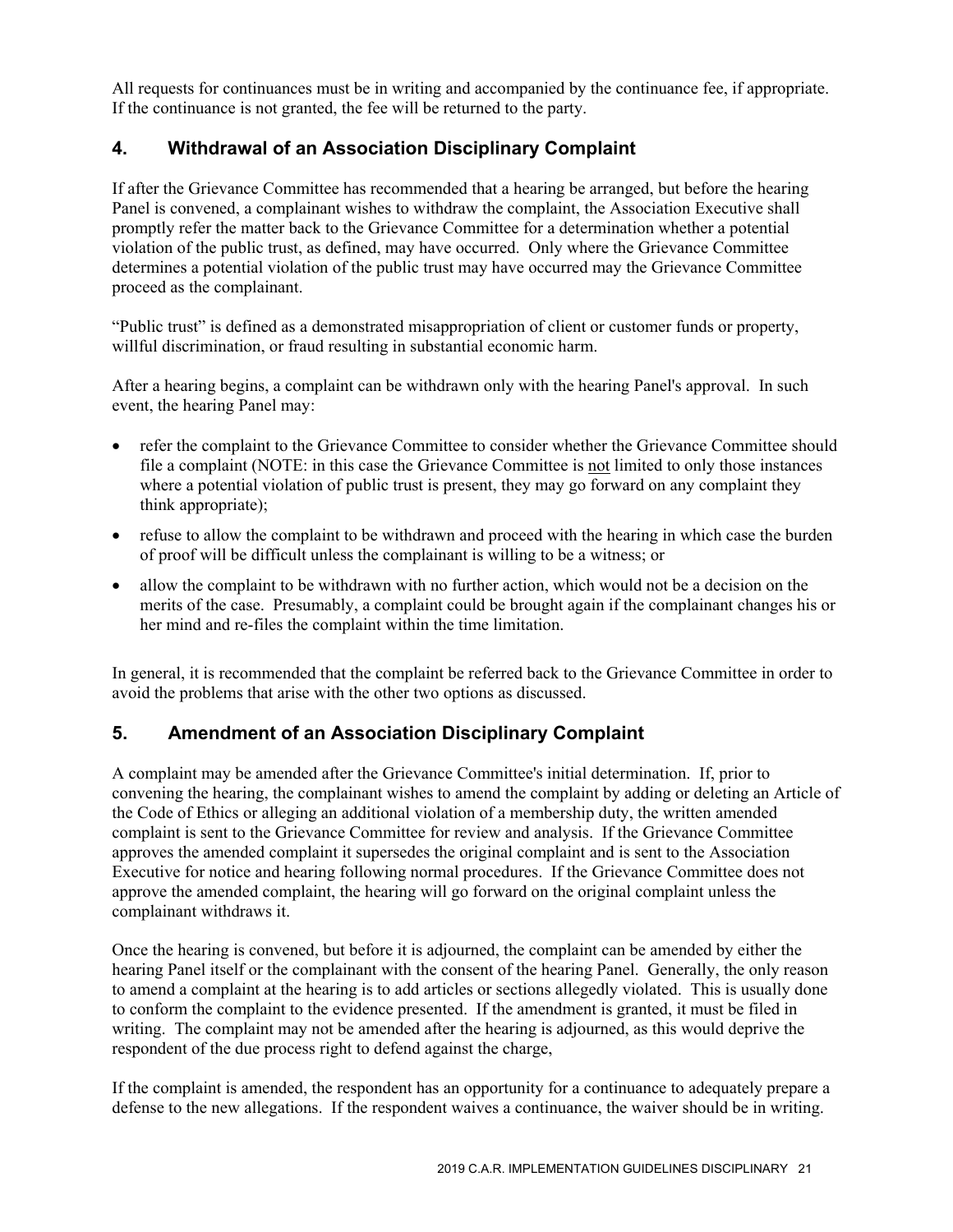If a continuance is granted, the respondent may request the hearing be held with the same or a different Panel, and the hearing must be set at least fifteen (15) calendar days but not more than thirty (30) calendar days in the future, unless the parties agree otherwise. It is best to set the date during the original hearing so that all involved are aware of the date. It is good practice for the Association Executive to send notice of the new hearing date to all parties and Panel members as a confirmation.

Like the Grievance Committee, the hearing Panel also has the discretion to join together complaints involving the same parties or arising out of the same set of facts and circumstances. This would normally be at the request of one of the parties, but the Panel has the power to do so on its own if appropriate. An example might be if during the hearing, the Panel is informed there are other complaints involving the same advertising. The Panel could decide to join all the cases together and make one decision regarding the advertisement.

# **6. Selecting the Hearing Panel**

Concurrently when the complaint is sent to the respondent, the Association Executive is required to send to both the complainant and respondent a list of names of those on the Professional Standards Committee who will serve on the hearing Panel and a form on which parties can submit challenges to any potential hearing Panel members "for cause." "For cause" does not mean that the parties are free to challenge for any reason. It means that there are facts and circumstances that demonstrate the likelihood that the Panel member may be biased or partial in the matter and will be unable to render an impartial decision. For example, the potential Panel member may be a close personal friend of one of the named parties or may be a recent past business partner.

It is recommended that challenges be accepted whenever they are made known unless the Association feels certain they are being used strictly as a delay tactic. This avoids the appearance of impropriety and serves to prevent problems that may arise later. However, if the association is certain that the challenges are being used to delay the process, or if a party attempts to challenge the entire list of available Panel members, the Professional Standards Chairperson may deny the requests for challenge. Often, a party will challenge a Panel member but give an insufficient reason for the challenge, such as "political differences" or "past problems." In such cases, the association is free to require the party to provide a more detailed reason or deny the request.

Many of the controversies surrounding challenges are eliminated by using multi-association professional standards committees. It is more difficult to use the challenge process as a "tactic" when the number of committee members is three or four times greater than just the association's committee and there are members on the committee from other associations.

Each party has ten (10) days to make challenges and return the completed forms to the association. The Professional Standards Committee Chairperson and the Association Executive usually work together to select the hearing Panel from the names not stricken for cause or automatically disqualified.

Ultimately, the responsibility rests upon the hearing Panel members to disqualify them whenever it is appropriate to avoid any appearance of impropriety and doubts about the neutrality of the hearing Panel. This is true even if the Panel member is not challenged by either party.

Hearing Panels should have an odd number of members to avoid the possibility of a tie vote and the hearing Panel must consist of at least three (3) members. C.A.R. recommends that the hearing Panel is kept to a maximum of three because larger hearing Panels can make decision making and the scheduling process cumbersome.

Associations may find it beneficial to name an alternate hearing Panel member in the event that a selected hearing Panel member is unable to attend the hearing as the use of an alternate can avoid the need for a continuance. Like an alternate juror, the alternate Panel member attends the hearing so he or she may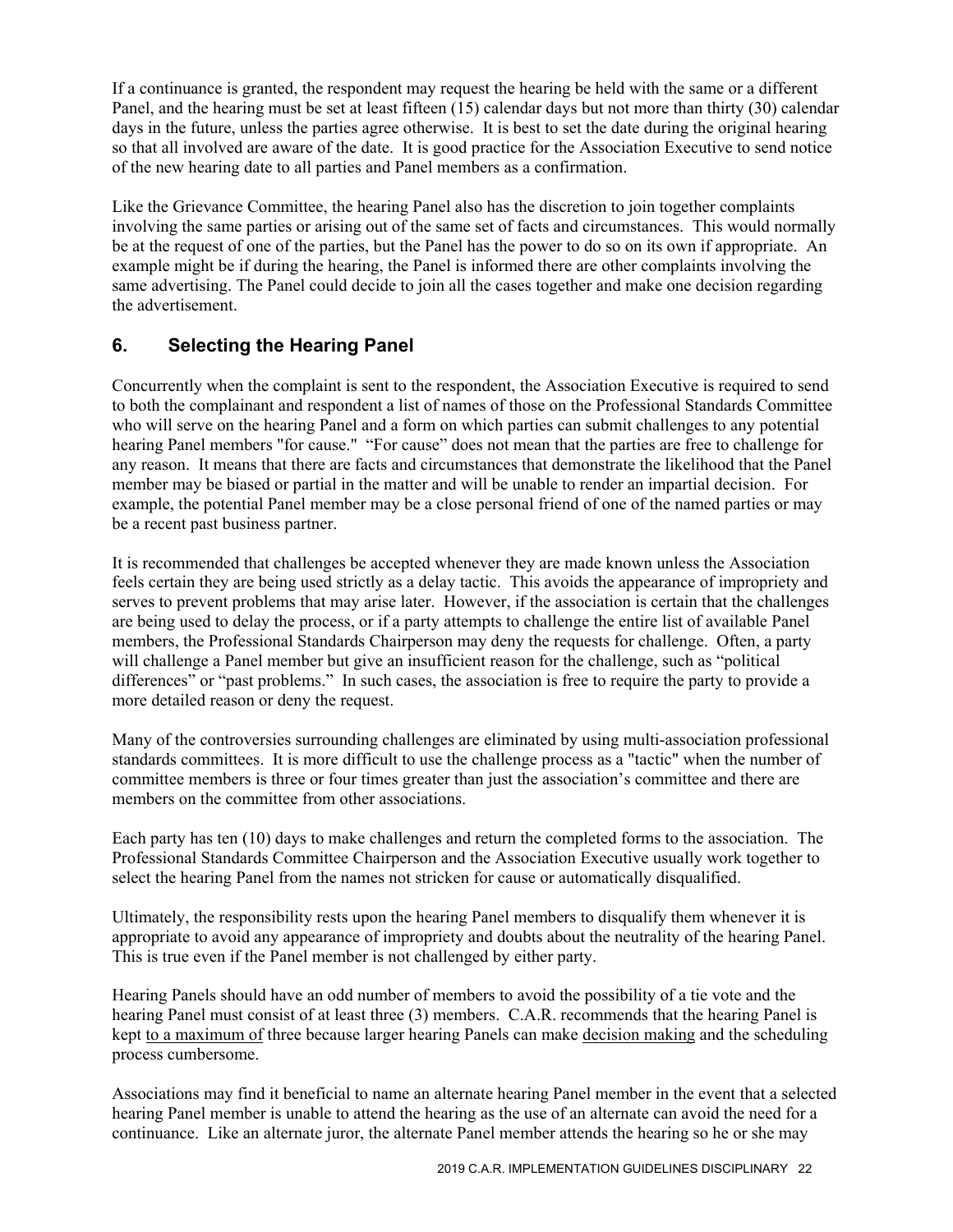serve at a moment's notice. However, unless actually called upon to serve, the alternate does not participate in or observe the deliberations.

The alternate should be selected from the list of Panel members not challenged by the parties. If this is done, the parties may not object later at the use of the alternate as a hearing Panel member. If there is no alternate who has sat through the entire hearing and the hearing Panel only consisted of three members, the hearing must be postponed and a new hearing set unless all parties agree to go forward with only two hearing Panel members pursuant to Section 19(g) of the *Manual*.

If any party is a salesperson, at least one (1) hearing Panel member must be a salesperson. For purposes of hearing Panel selection, a salesperson is defined by office function, not license status. Therefore, if one party is functioning as a salesperson in an office, at least one of the hearing Panel members must be a licensed salesperson or broker associate. This does not mean that the remaining hearing Panel members must be principal brokers.

If the Association requires that the hearing Panel consist of a majority of brokers, the Association should determine who qualifies as a broker by looking at the license status of the individuals. Therefore, this requirement may be satisfied by a hearing Panel member who has a broker's license even if his or her office function is that of a salesperson. Other than the requirement of salesperson representation in the case of a salesperson complainant or respondent, the make-up of the hearing Panel is at the discretion of the Professional Standards Committee Chairperson. The primary reason for the salesperson requirement is to insure equal representation (similar to a jury of your peers).

The Professional Standards Committee Chairperson shall designate one of the hearing Panel members as the Presiding Officer who conducts the hearing. The Presiding Officer also maintains the proper decorum in the hearing and establishes hearing procedures consistent with the *Manual*. The person selected as Presiding Officer should have previous experience as a hearing Panel member.

If the Presiding Officer uses a standard format for the opening statement, the Association Executive may distribute this beforehand to the parties to ensure that they are aware of the procedures.

#### **F. CONDUCTING THE HEARING**

#### **1. Transcript/Right to Record**

The association must provide an official record of every hearing. The purpose of doing this is to create a record of the hearing procedures for any subsequent review. This requirement may be satisfied by hiring a court reporter, but, typically it is met by recording the hearing.

There are pros and cons to both methods. Recording is less costly, however, sometimes it is difficult to understand and be certain who the speaker is when listening to it. A court reporter is more expensive; however, the transcript is very easy to follow. In addition, a recording would not normally be admitted into court as evidence, but a court reporter's transcript will be. If a court reporter is used by the Association, there is no affirmative duty on the part of the Association to pay for a transcript for the parties, however, parties must be permitted to record the hearing. Any party who wants a copy may be required to pay the transcription costs as well as for a copy for the Association. If recording, the Association may want to consider giving the responsibility for operating the recorder to an alternate panelist as this will avoid burdening the hearing Panel members. The Association should avoid using staff to operate it as it is never recommended that staff sit in on hearings.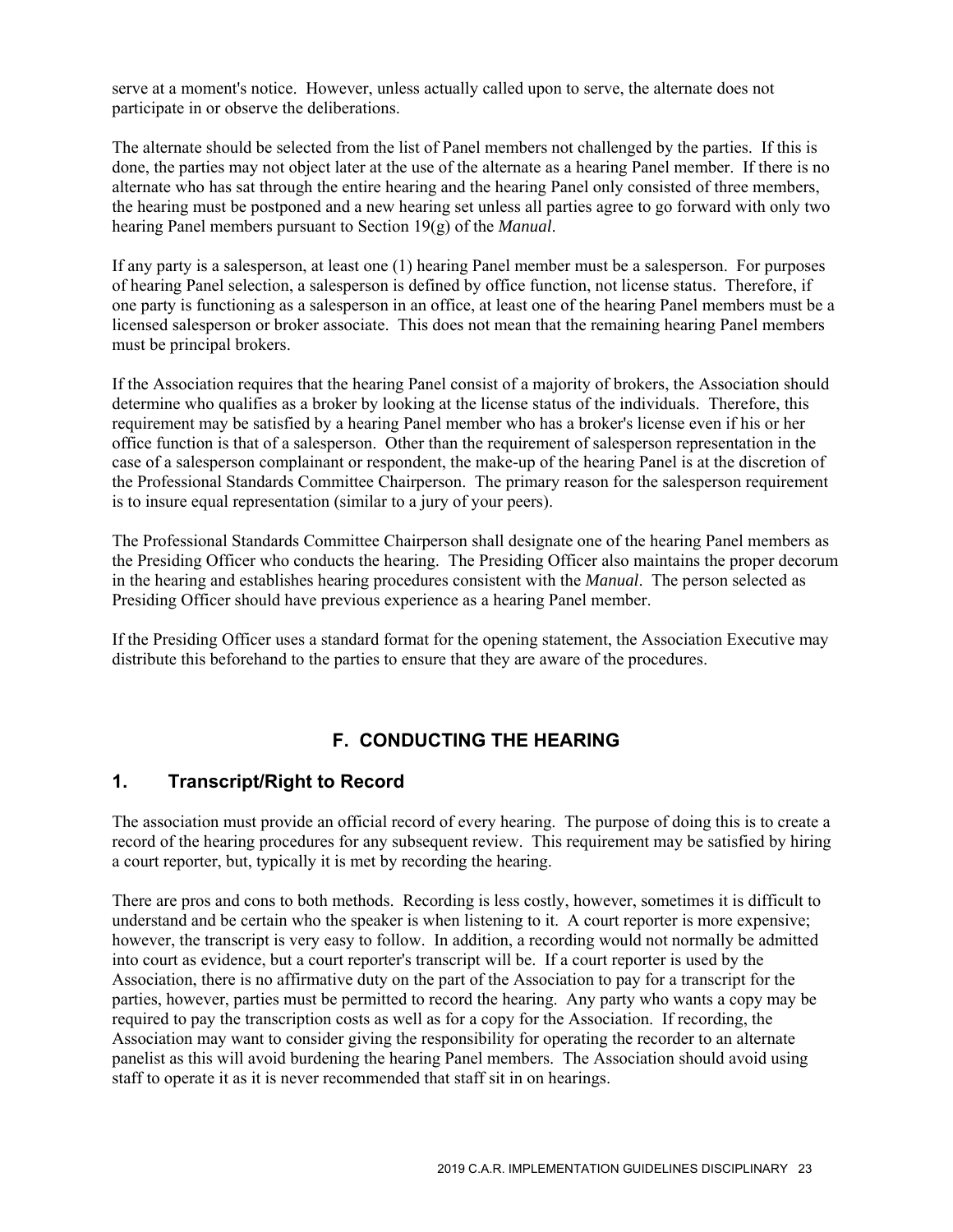If, for some reason a recording is blank, incomplete, or so garbled that it is not understandable, the hearing panel's decision is not invalidated. The recording required by NAR policy is to assist the parties in a possible Directors' review and is for the benefit of the parties. It is not a due process right.

In the event one party to a hearing requests a copy of the recording prior to the lapse of the time period for a Directors' review, any other party to the hearing may also request a copy of the recording prior to the Directors' review, and the time limit is waived for that request.

Any transcript or recording of a hearing shall be destroyed upon final action of the Directors.

#### **2. Interpreters and Translators**

In the event a non-English speaking party in a disciplinary case requires an interpreter, or in the event a party requires an interpreter for a witness, the Association shall provide an interpreter who is a member of the Association, if there is one available who speaks the language.

Alternatively, the party requesting the interpreter can bear the cost to provide a qualified interpreter that is certified or registered and in good standing with the Judicial Council of California. The Association can provide the requesting party(ies) with a list of qualified interpreters located in the Association's county by conducting a search on the California Interpreters Program website at the following URL: http://www.courts.ca.gov/3796.htm. At the Association's option, Association staff can assist the party with contacting the interpreter and arranging for the interpreter's services.

In the event both parties speak the same non-English language and require an interpreter, or in the event both parties plan to call witnesses that speak the same non-English language and require an interpreter, the cost of the interpreter shall be split evenly between both parties. Only one neutral interpreter will be allowed in the hearing and will assist all parties with translation needs.

The party intending to utilize an interpreter shall notify the Association and all other parties at least ten (10) days prior to the date of the hearing, and in such notice shall indicate the name of the party or witness requiring an interpreter and the language which will be used by the non-English speaking party or witness, as well as any dialect of such language, if applicable.

Before the hearing begins, all parties will need to sign a "hold harmless" waiver stating that the Association will not be held liable for any actions or omissions of the interpreter.

In the event any party intends to present a written document at a disciplinary hearing that is in a language other than English, a translation by a qualified independent translator shall be presented along with the documents at least ten (10) days prior to the date of the hearing. The party must provide proof that the document was translated by a translator who is certified or registered and in good standing with the Judicial Council of California.

# **3. Right to Counsel/Other Representation**

Every party has the right to legal counsel at any hearing. This is one of the most fundamental aspects of due process. We can enforce the rule that a party must provide notice of legal representation within a certain time frame by requiring that a party pay a continuance fee if necessary for not complying with the rule. However, the Association may not prohibit a party from having legal representation even if the notice requirement is not followed. The *Manual* requires that notice be given to the Association and all parties of the intention to have counsel using the specified form. Prudence dictates that the Association Executive should independently notify all parties as well to ensure that there is actual knowledge.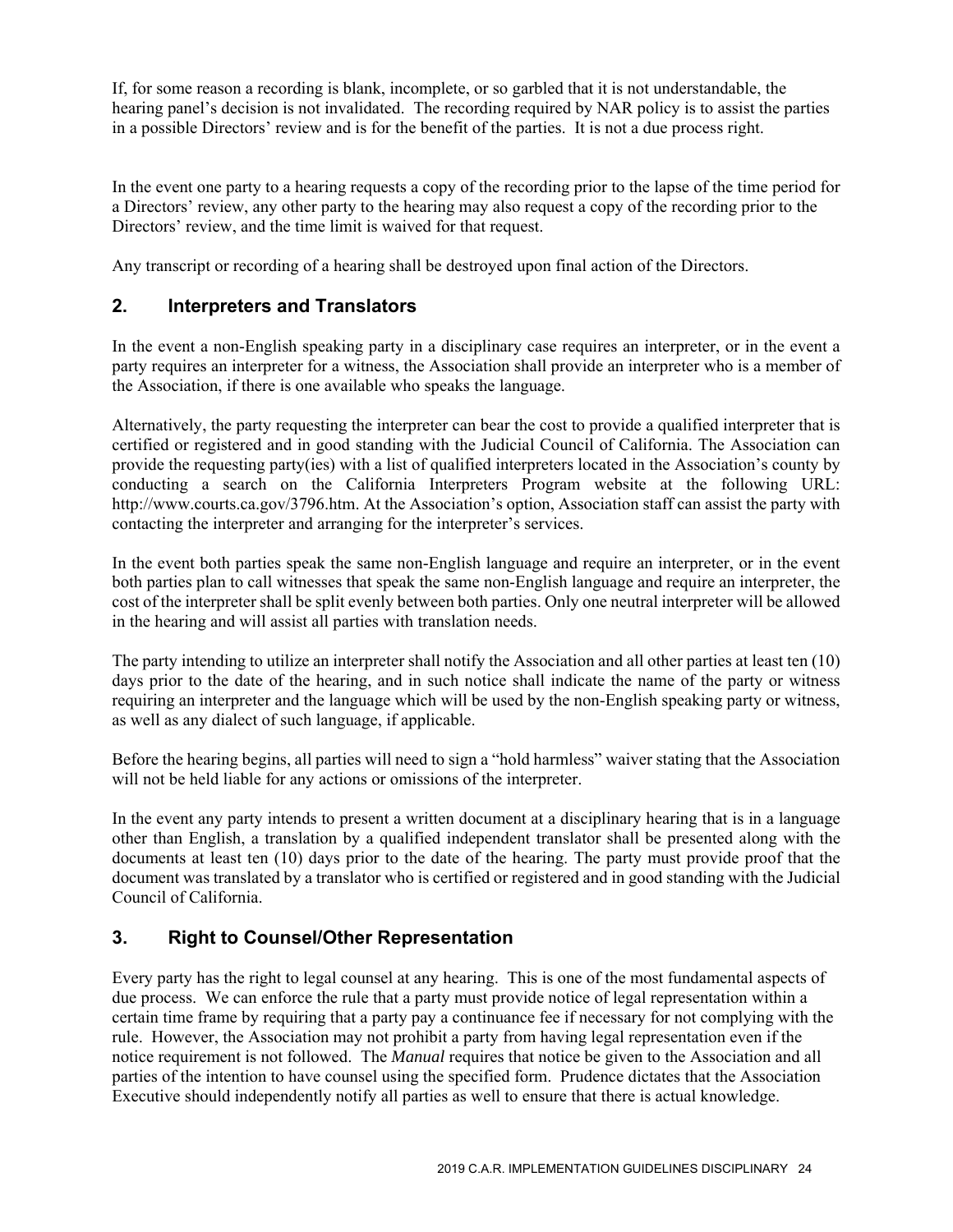N.A.R. policy also allows for non-legal representation by a REALTOR<sup>®</sup> in ethics proceedings. If a party chooses to be represented by a REALTOR®, the same notice requirements for legal representation apply.

If the Association has adopted the Ethics Advocate Policy, that REALTOR® may be an Ethics Advocate ("EA"). A sub-committee of the Professional Standards Committee will be specially trained to assist and represent parties as EAs during the disciplinary process. The role of legal counsel or EA may include preparation for hearing, including the preparation of forms and assembly of evidence; representation at the hearing, including the making of opening and closing statements on behalf of the party represented at the hearing, examining and cross examining witnesses, and introducing affidavits, documents and other relevant evidence, and representation at any review hearings, but does not include testifying as a witness.

An Association should refer to the separate tab in this *Manual* titled "Ethics Advocate & Citation Policy" to help them with the EA procedure.

# **4. Appropriate Role of Legal Counsel in the Hearing**

A party may be represented by legal counsel and/or a  $REALTOR^{\mathcal{B}}/EA$  ("counsel") in any hearing. However, no party may refuse to directly respond to requests for information or questions addressed to him by the Panel members except on grounds of self-incrimination (for criminal issues only), or on other appropriate grounds.

Each party shall be held responsible for the conduct of his counsel. Efforts by counsel to harass, intimidate, coerce or confuse the Panel members, parties or witnesses, or otherwise disrupt the proceedings can be grounds to exclude counsel. The decision to exclude counsel shall be by majority vote of the Panel. If counsel is excluded, a hearing may be continued to enable the party to obtain alternate counsel, however, the continuance may not be granted if it appears to be a delay tactic. A decision by the Panel to exclude counsel should be made only after careful consideration and preferably with the advice of Association legal counsel.

A party's counsel may seek to invoke courtroom procedures and technicalities not applicable to a disciplinary hearing. A Panel can minimize this tendency by explaining the purpose and procedures at the beginning of the hearing. The following points should be covered:

- a. all relevant evidence will be admitted. The Presiding Officer will broadly construe the term "relevance";
- b. no attorney may confuse, coerce, intimidate or harass the parties, Panel members or witnesses;
- c. the Panel need not accept the statements of counsel as being the statements of his client if the Panel desires direct testimony;
- d. the Panel will rule at any time on the admissibility of evidence, and technical rules of evidence do not apply; and
- e. the Panel members will ask questions which they deem pertinent and significant of any party at any time during the hearing.

#### **5. Failure of Parties to Appear**

If the complainant refuses or is unable to appear at the hearing, the complaint should be referred back to the Grievance Committee. If the Grievance Committee believes it can prove the case without the testimony of the complainant and there is otherwise sufficient information for the matter to be considered by a hearing Panel, even though the complainant cannot or will not appear, the complaint can be amended to name the Grievance Committee as complainant. The respondent is then sent a copy of the amended complaint.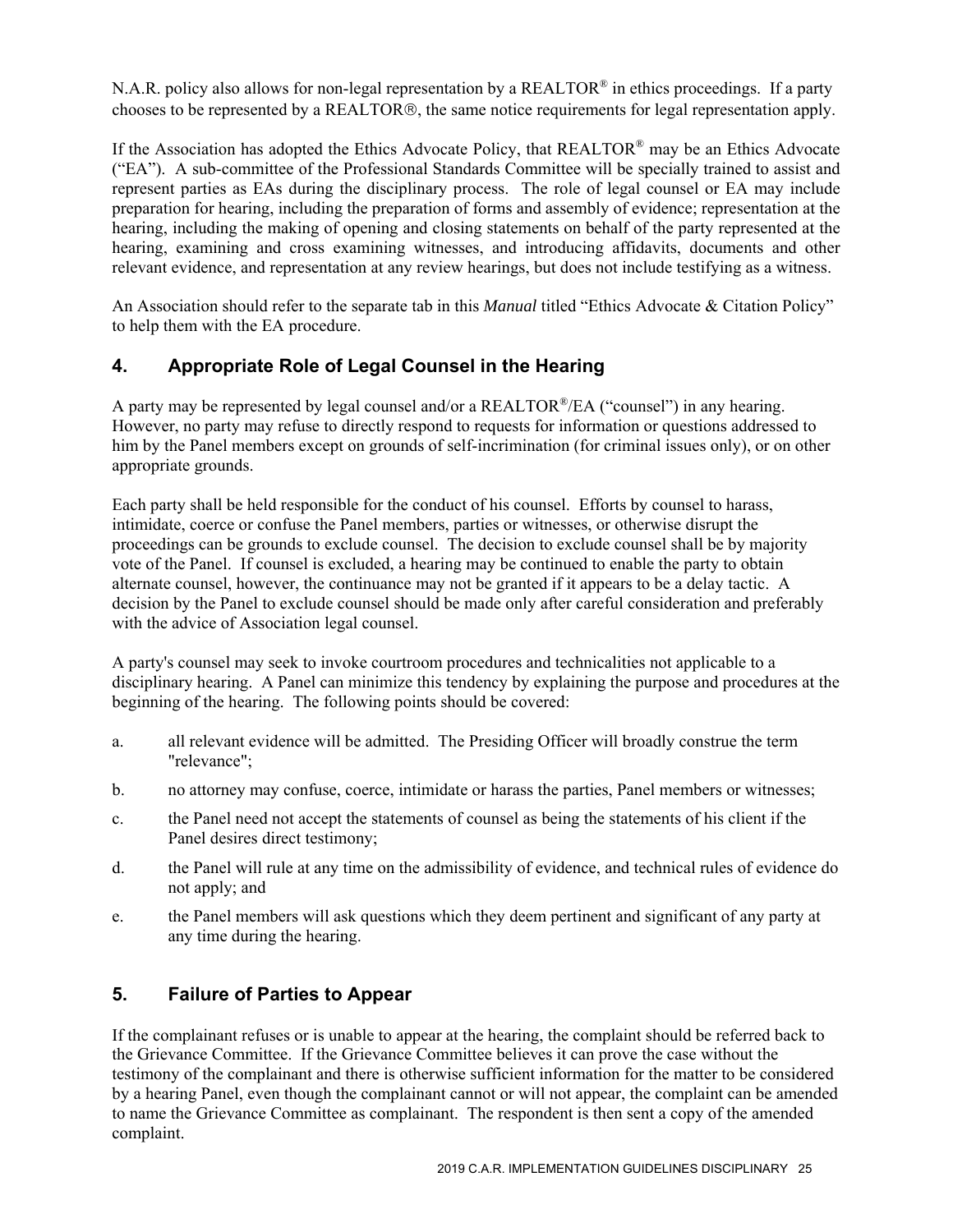Sometimes the respondent fails to appear even though he or she has been properly notified and no continuance or adjournment has been obtained. In such event, the hearing Panel may proceed with the hearing in the respondent's absence and shall reach a decision based on the available evidence. However, the hearing Panel may not find against the respondent solely because he or she did not appear at the hearing.

To protect a party's rights, a telephone call should be made to determine the reason, if any, for the failure to appear. The hearing Panel should then decide whether to grant a continuance, if requested by the party failing to appear, dismiss the case or take any other appropriate action. If the party is reached and requests a continuance, it is recommended that the Panel grant the continuance unless certain that it is being used as a delay tactic.

Sometimes a respondent will request that he be allowed to respond only in writing particularly if it is a minor violation and he admits to his wrongdoing. Under this or similar circumstances, the complainant may also agree to have a hearing based only upon the written complaint and response. If all the parties agree, this is permissible and the Panel would make its decision based only on the written evidence submitted.

Upon written request, the presiding officer of the hearing Panel may allow a party or witness to remotely testify or attend the hearing. In that case, the parties' rights and obligations are the same as if the appearance was in person. Written request for remote testimony must be submitted at least fifteen (15) days from the date of the hearing.

#### **6. Conducting the Hearing**

The Professional Standards Committee chairperson shall designate one of the hearing Panel members as the Presiding Officer. The Presiding Officer is responsible for conducting the hearing and may prescribe any procedures for the hearing not inconsistent with the rules and procedures of the Association. The person selected as Presiding Officer generally should have previous experience as a hearing Panel member.

If the Presiding Officer uses a standard format for the opening statement, the Association Executive may distribute this beforehand to the parties to ensure that they are aware of the procedures.

Once the complaint and response (if any) are submitted, the hearing is set at least 21 calendar days in advance at a time all parties can attend. The Association Executive shall notify all parties and the Panel members of the hearing date.

Disciplinary hearings are relatively informal proceedings that are not designed to follow the strict and sometimes complicated rules of evidence that would be followed in court. Although the technical rules of evidence are not applicable, the Panel is empowered to rule on the admissibility of evidence. If, for example, a party is consuming a great deal of time on a subject that has no bearing on the case, the Panel may caution the party and eventually even disallow further submission of the evidence. Unless a party can show that evidence has a direct bearing and is linked to the facts of the case at hand, the evidence may be refused. However, the Panel should be extremely careful in rejecting evidence. Failure to accept relevant evidence is grounds for challenging a decision. If in doubt, the Panel is well advised to accept the evidence, and determine its value and credibility during deliberations. If a party has an attorney that consistently objects on technical rules of evidence, the Panel may wish to refer the party and his counsel to the Outline of Procedure.

2019 C.A.R. IMPLEMENTATION GUIDELINES DISCIPLINARY 26 On a rare occasion, the hearing may last longer than one day. If this happens, the hearing should be adjourned at the end of the day and reconvened as soon as possible, preferably the next day. All Panel members should maintain a calm, objective and judicial atmosphere. The Panel members are not judge nor jury, but rather peers seeking all relevant information to render a decision based on the facts. Panel members should avoid being flip, frivolous, sarcastic or judgmental in their words or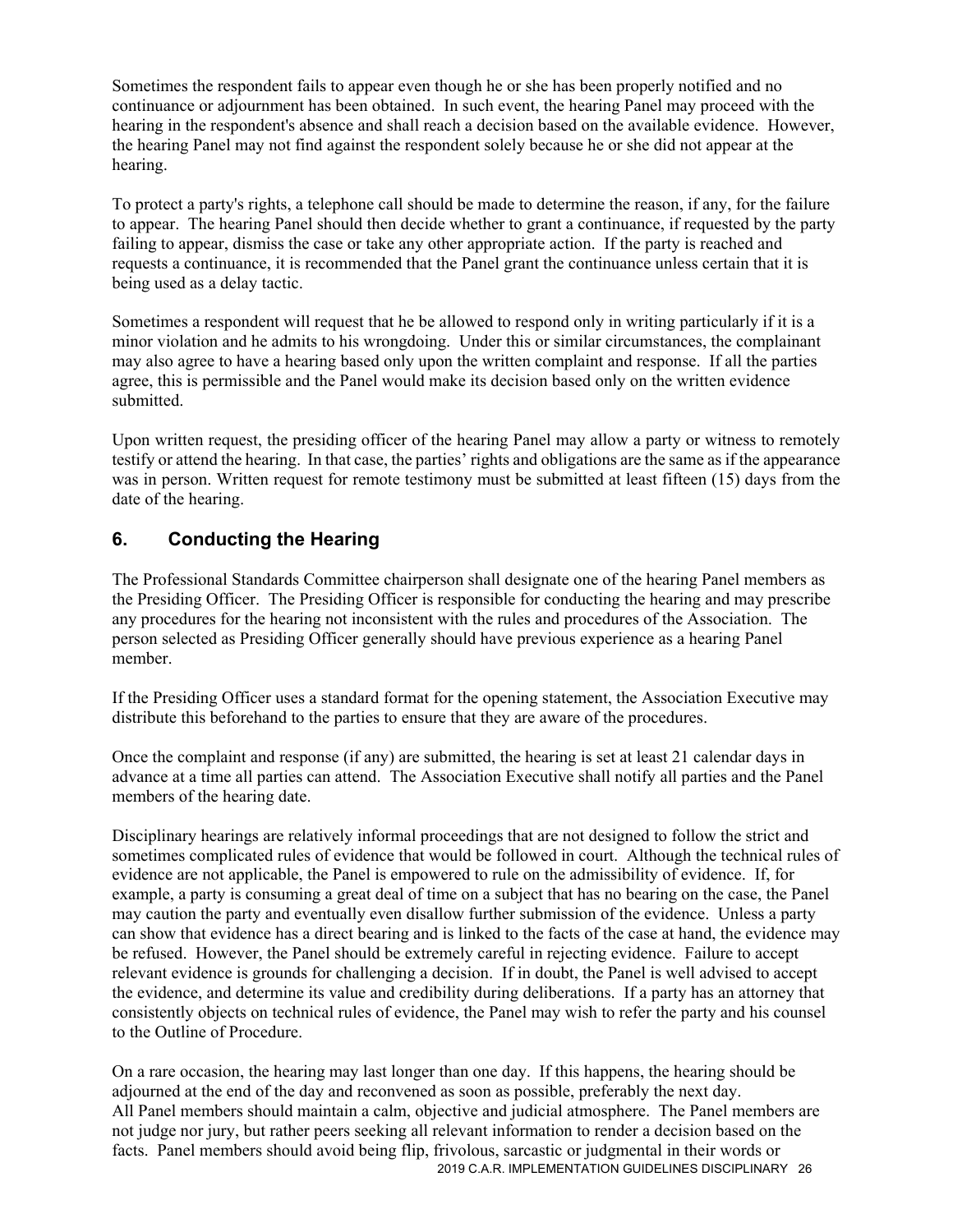gestures. They should attempt to be professional in their approach, and they should carefully avoid any reflection of partisanship in their questioning or observations. For example, Panel members should avoid using leading questions of witnesses. They should not preach or teach, but should let their findings and recommendations serve to educate the parties.

Panel members should take special care to treat all parties in the same manner. For example, if one party is addressed by his first name, all parties should be addressed in that manner. This avoids giving the impression that the Panel members have different relationships with each party. This is a particularly sensitive issue when the complainant is a member of the public.

Whenever the Panel is concerned about a procedural matter, the Panel should feel free to call a recess to the hearing for a few minutes and consult legal counsel advising the Association. Getting legal advice before taking an action may prevent a lot of problems from occurring.

# **7. Due Process Required**

A lack of due process may cause a decision to be invalidated. Therefore, a party to a hearing has the right to:

- adequate notice of a complaint and response;
- time to prepare a defense;
- representation by legal counsel;
- challenge of potential Panel members;
- necessary continuances for good cause;
- testify on his own behalf, call and cross-examine witnesses;
- notification of the decision rendered.

Due process does not, however, include an automatic right to a transcript of the proceeding. If a party wishes a transcript, he may pay for a copy of the Association's official record of the hearing or, at his own expense, have a court reporter present. In this event, the party shall pay the court reporter and provide a copy of the transcript, at the party's expense, to the Association. Due process does not require recording of a hearing; N.A.R. policy, however, requires recording of a hearing as a service to the parties, not for legal reasons.

#### **8. Witnesses**

The *Manual* provides that the hearing Panel may summon its own witnesses; however, it is not recommended that the Panel actually exercise this power. The parties have a responsibility to present and prove their own case, and the hearing Panel should remain neutral. If, under those rare circumstances, a hearing Panel finds it necessary to bring in witnesses, legal counsel should first be consulted.

# **9. Decision of the Hearing Panel**

When the hearing Panel has considered all written evidence and oral testimony, they should end the hearing and go into deliberations. After deliberating, the hearing Panel makes a decision by majority vote. Each Panel member has the right and obligation to fully participate in the deliberations and decision-making process.

The presence of Association legal counsel during deliberation(s) is a matter of local Association discretion. If the Association attorney does sit in on the deliberations, he or she should not participate in any discussion and should advise only on procedural, not substantive, issues.

2019 C.A.R. IMPLEMENTATION GUIDELINES DISCIPLINARY 27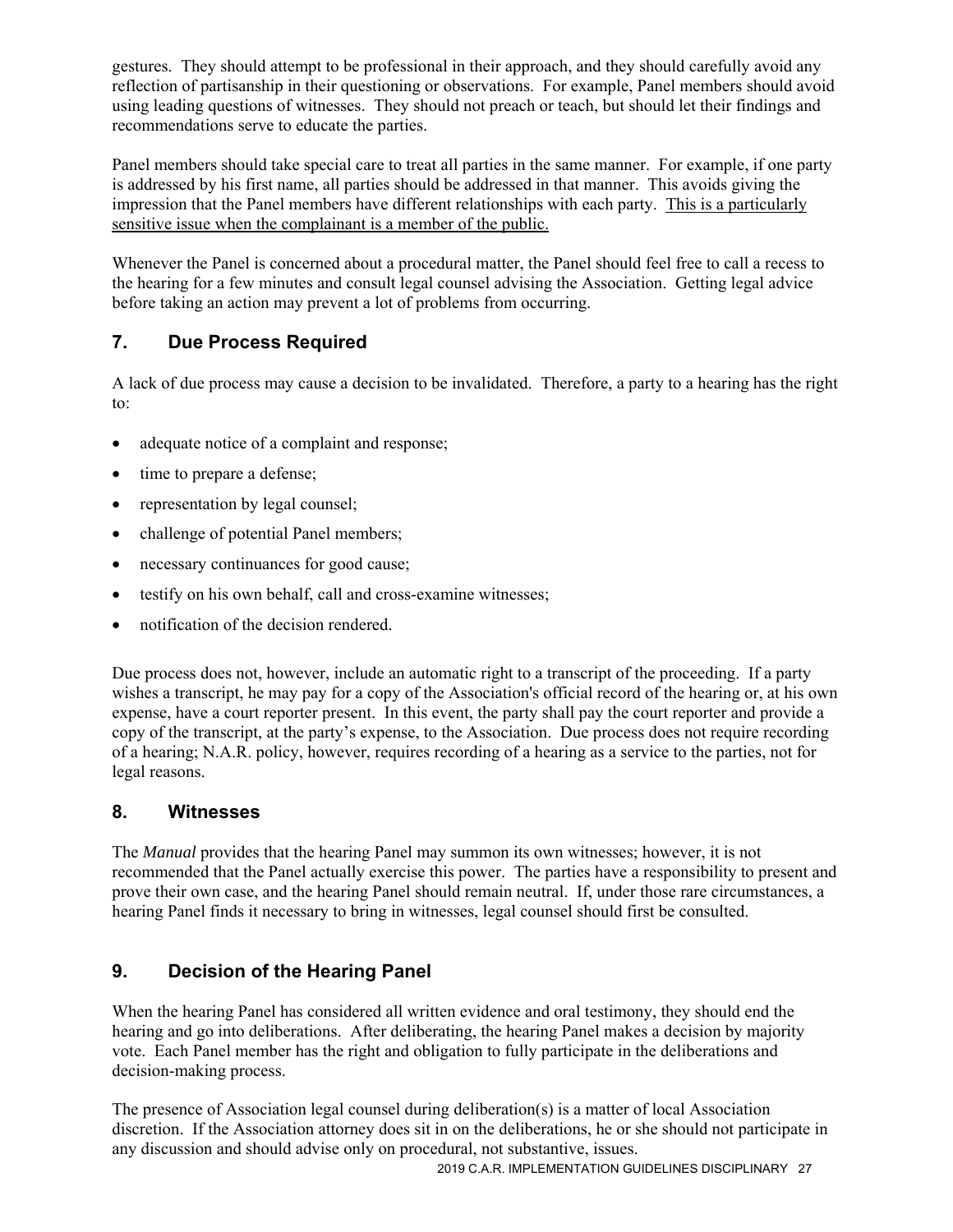In the deliberation process, the hearing Panel reviews the evidence presented by the parties and makes conclusions regarding the relevant facts of the matter. If conflicting evidence or testimony was presented regarding an alleged fact, the hearing Panel must weigh the credibility of the evidence or witnesses and determine the fact. If the hearing Panel is unable to determine a fact based on the evidence and testimony presented (or lack thereof), the hearing Panel must then assume the fact was not proved.

Once the relevant facts are determined by the hearing Panel, it decides whether or not those facts clearly demonstrate a violation(s) of a membership or MLS duty. For example, if it is found that the respondent failed to advertise his or her licensee or REALTOR<sup>®</sup> status, this is a violation of Article 12.

Regardless if the facts support a violation, the hearing Panel should determine the facts relevant to the case. This constitutes a "Findings of Fact." Findings of Fact should be carefully and clearly drafted so that anyone reading them will fully understand what facts constitute the matter. If the hearing Panel feels the Findings of Fact support a violation of alleged in the complaint, the Findings of Fact should also clearly state this as well.

If the hearing Panel determined a violation occurred, the hearing Panel should review the member's file for past violations. Review of the member's file is not relevant or appropriate for determining violations, only for recommending appropriate discipline. Upon review for any past violations, the hearing Panel would then make any recommendations for discipline.

The hearing Panel should be given a copy of the Sanctioning Guidelines in the appendix of the *Manual* to help them determine and recommend appropriate discipline.

#### **10. Presentation of Evidence**

The Code of Ethics and Association bylaws require members, if so requested, to appear and testify in a disciplinary hearing (see Article 14 of the Code of Ethics and the *California Code of Ethics and Arbitration Manual*). Subpoena powers are not available in disciplinary hearings. For the most part, nonmembers can be invited but not compelled to appear and testify.

All parties who appear (in-person and remotely) at a hearing are required to answer questions by the Panel and to submit to cross-examination by any other party.

The absence of certain witnesses (usually sellers or buyers) who are unwilling to appear imposes some limitation in ascertaining all pertinent facts. However, the hearing Panel should make use of all facts that can be ascertained. For example, a party may only have a written declaration from a witness. This should be accepted by the Panel, however, are not to be given as much weight as the testimony of a witness who is at the hearing. This is based on the Panel's inability to observe the witness making the statement and the fact that the other party is unable to cross examine the witness.

Witnesses should only be present when testifying and should not be allowed to listen to or be present for any other testimony. Parties, of course, are present during the entire proceeding even if they are also witnesses. Often, someone who is not a named party will request to be allowed to remain in the hearing. This is not permitted unless the person is representing a party who is not there (and there is written confirmation of this from the party) or the complaint is amended to make this person a party. If such amendment is made, a continuance should be granted if requested.

Parties should be encouraged to exchange evidence, including names of witnesses, prior to the hearing to avoid a continuance based on necessity to adequately prepare a case as subpoenas are not provided.

The Presiding Officer should set up procedures for the presentation of evidence in an orderly fashion. Generally, the hearing proceeds as follows: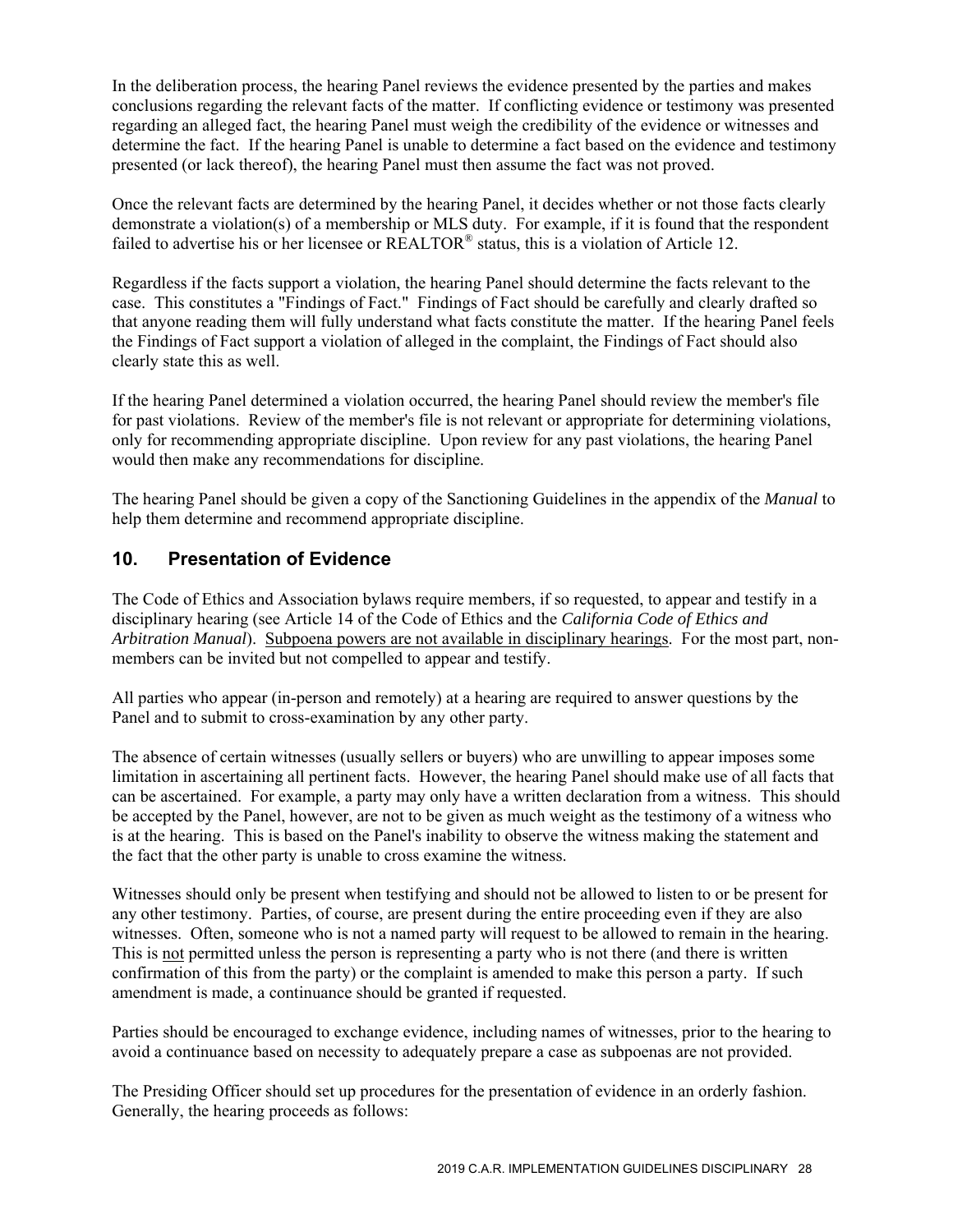- a. COMPLAINANT'S OPENING STATEMENT A brief summary of what the complainant intends to prove.
- b. RESPONDENT'S OPENING STATEMENT A brief summary of the respondent's side of the story and what he intends to offer as a defense. The respondent is not required to make an opening statement at this point and may defer it until after the complainant has presented his case (Step f).
- c. COMPLAINANT'S PRESENTATION OF EVIDENCE Witnesses and documentary evidence are presented by complainant.
- d. CROSS-EXAMINATION OF COMPLAINANT'S WITNESSES respondent has the opportunity to question each witness after the testimony. The complainant will probably be a witness for himself and be subject to cross-examination.
- e. QUESTIONING BY PANEL MEMBERS After the respondent has cross-examined a witness, the Panel members may question the witness if further clarification is needed. The Panel members should not engage in extensive cross-examination and "make the case" for either party. Questioning by Panel members is particularly useful to put the witnesses at ease in testifying and to clarify or focus the issues.
- f. RESPONDENT'S OPENING STATEMENT If the respondent has not yet made his opening statement, he presents a brief summary of his side of his story and his defense.
- g. RESPONDENT'S PRESENTATION OF EVIDENCE Witnesses and documentary evidence are presented by respondent.
- h. CROSS-EXAMINATION OF RESPONDENT'S WITNESSES complainant has the opportunity to question each witness after the testimony. The respondent will probably be a witness for himself and be subject to cross-examination.
- i. QUESTIONING BY PANEL MEMBERS After the complainant has cross-examined a witness, the Panel members may question the witness if further clarification is needed. The Panel members should not engage in extensive cross-examination and "make the case" for either party. Questioning by Panel members is particularly useful to put the witnesses at ease in testifying and to clarify or focus the issues.
- j. CLOSING STATEMENTS Each party, first the complainant, then the respondent, summarizes what he has proven and tells the Panel members why he should prevail.

The Presiding Officer should make any necessary concluding remarks which include:

- informing the parties of the remaining procedure;
- telling the parties when they will get a determination; and
- asking the parties if they have anything else to tell the Panel members.

The hearing is then concluded, the parties are excused and the Panel members deliberate.

#### **11. Disciplinary Recommendations**

Discipline may only consist of one or more of the following:

- a. Letter of Warning in the member's/participant's file for a specified time period lasting at least three (3) years.
- b. Letter of Reprimand in the member's/participant's file for a specified time period lasting at least three (3) years.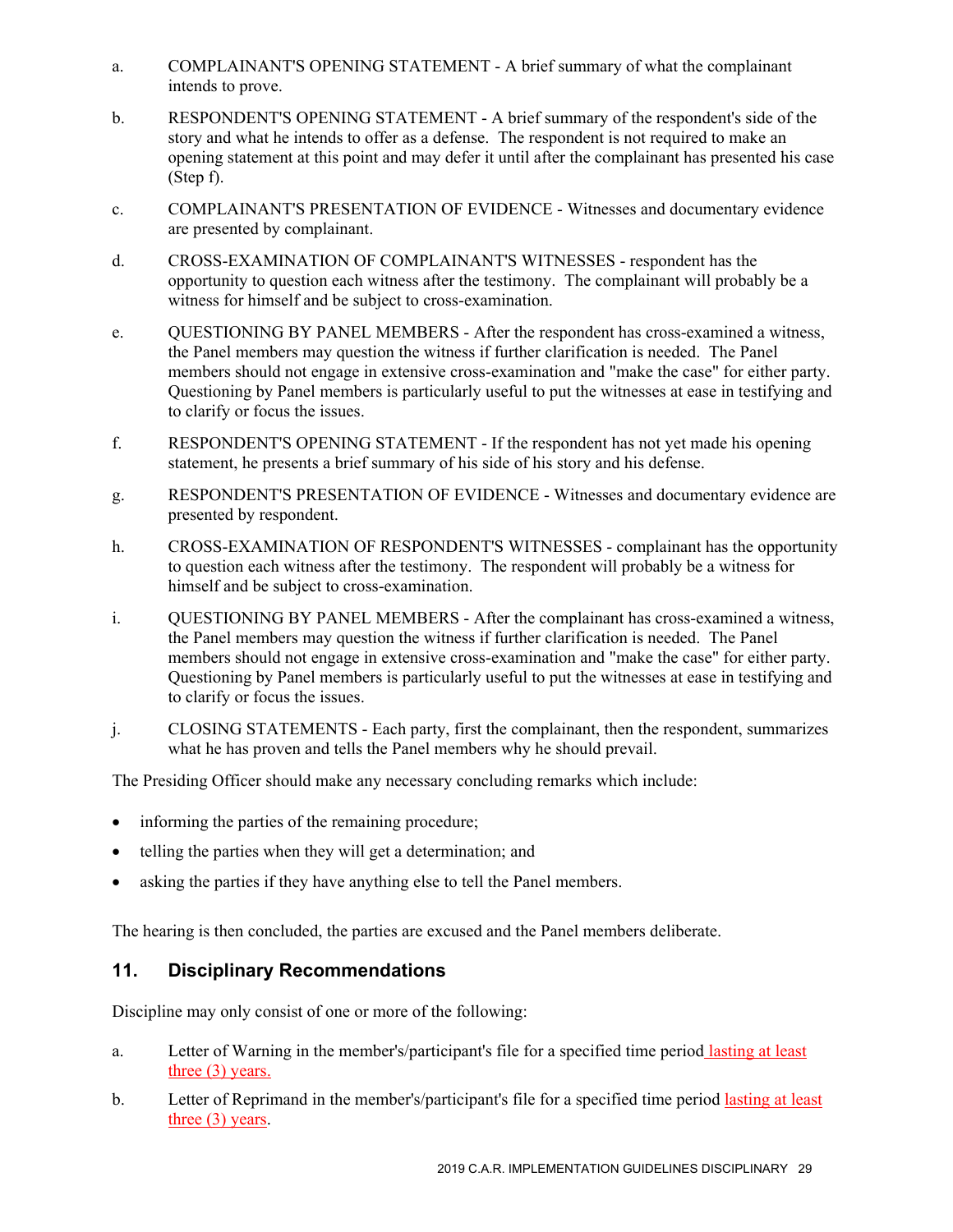- c. Fine commensurate with the gravity of the determined violation not to exceed \$15,000 for violation of the Code of Ethics and for violation of an MLS Rule (alternative discipline must also be imposed). Failure to pay the fine or resignation from the association without paying the fine results in immediate suspension of membership.
- d. Attendance at an ethics training course or other appropriate educational course (alternative discipline must also be imposed). Failure to attend and complete the training or resignation from the association without fulfilling the education requirement results in immediate suspension of membership.
- e. Requirement that respondent "cease or refrain" from continued conduct deemed to be in violation of the Code of Ethics and/or MLS Rules, or take affirmative steps to ensure compliance with the Code of Ethics and/or MLS Rules, within a time period to be determined by the hearing panel. The decision should also include additional discipline (e.g. suspension) that will be imposed for failure to comply by the date specified, and to continue to comply for a specified period not to exceed three (3) years from the date of required compliance.
- f. Suspension of Association membership and services/MLS services for a stated period of time not less than 30 calendar days nor more than one year with an automatic right of reinstatement without paying the Association initiation fees or attending the orientation program. The obligation to pay Association dues is not suspended.
- g. Expulsion of Association membership and services/MLS services for a stated time period of 1-3 years with reinstatement only by application for membership after the specified time. The application will be considered on its merits and processed as if the individual were a new member, including payment of initiation fees and attendance at the Association orientation.

If the findings are that a party violated both a membership and an MLS duty, the discipline for all the violations is limited to that stated in the *Manual*.

More than one type of discipline is permitted, per party, per hearing. The hearing Panel may recommend and the Directors may impose one or more of the possible disciplinary actions as determined by the gravity of the offense.

The hearing Panel may only **recommend** discipline. It is up to the Directors to actually impose the discipline. The hearing Panel may recommend and the Board of Directors may impose any combination of disciplinary actions they feel appropriate to the violation. Therefore, it is crucial that the hearing Panel craft their findings of fact so that the Directors will have enough information to make their final decision whether or not the decision is reviewed. The hearing Panel should refer to the Findings of Fact background paper and N.A.R. Sanctioning Guidelines contained in the Appendix to this *Manual* to help them with their decision.

If the discipline imposed for violation of the Code of Ethics is payment of a fine or attendance and completion of education, the respondent's failure to complete the discipline in the time ordered shall automatically result in the respondent's suspension of membership until the discipline is fulfilled. Resignation by the respondent prior to fulfilling the discipline shall also result in the respondent's immediate suspension of membership.

All proceedings, including the allegations, findings, recommendations and decisions in disciplinary proceedings shall be submitted to C.A.R. through a secure repository maintained by C.A.R. in accordance with Section 17 of the *Manual*, in addition to the local Directors, complainant, respondent, legal counsel and the Association Executive.

After a decision is final, Association members and C.A.R. must be notified and the DRE is automatically notified of suspension or expulsion of the disciplined member unless the decision provides otherwise. In addition, the DRE must be notified of any violation that is a breach of public policy (stealing from a client, deliberate discrimination or misrepresentation resulting in substantial economic harm).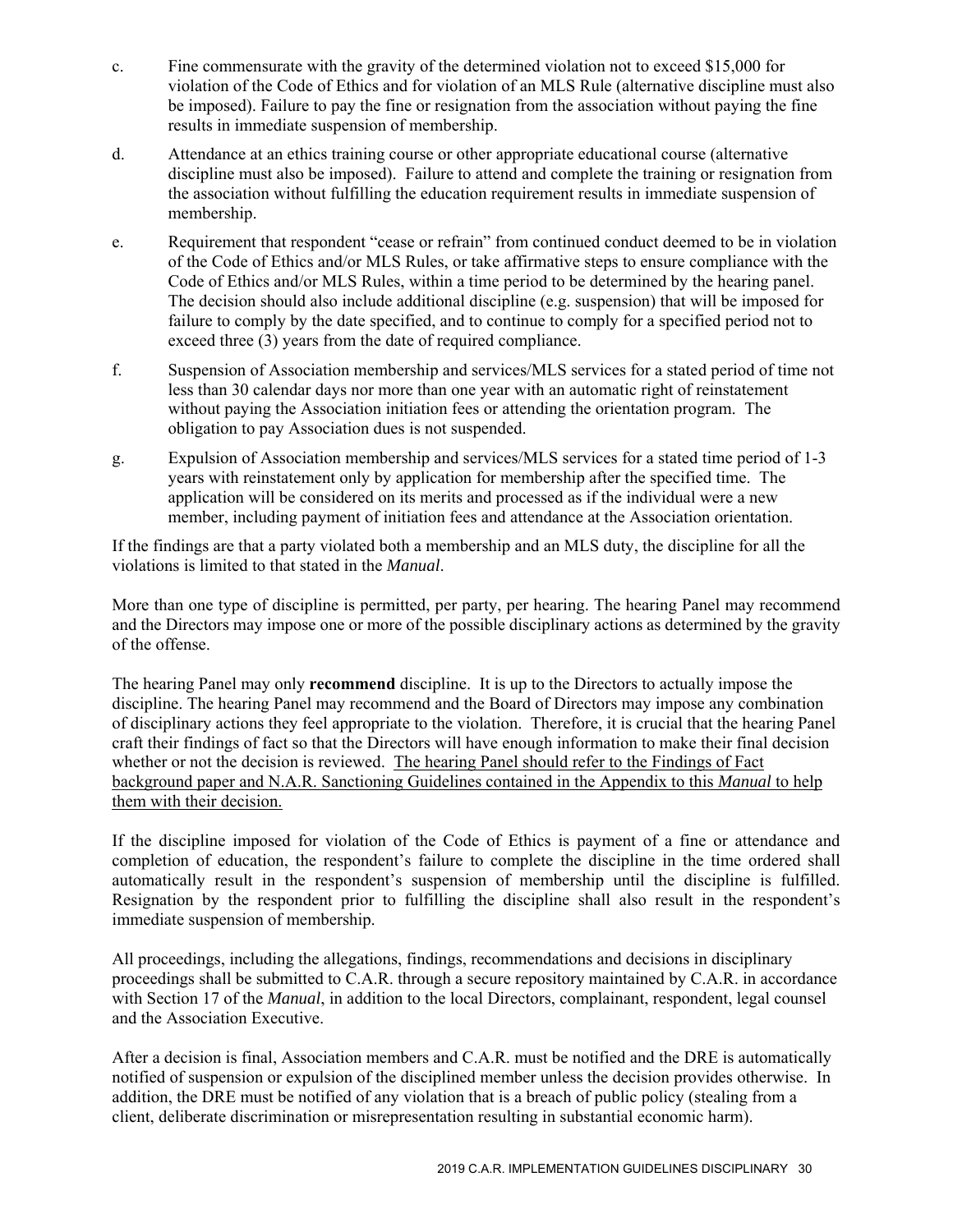# **G. POST HEARING PROCEDURES**

#### **1. Distributing the Decision**

Once the hearing Panel has completed the findings of fact and its recommendations for discipline, they are given to the Association Executive. The Association Executive should review their decision to make sure it is consistent with the rules and procedures of the *Manual* (i.e. does not contain discipline not authorized, i.e. write apology letter, or that there is alternative discipline as appropriate). The Association Executive then sends the decision to the parties with the Notice of Review rights to the parties. The decision should be sent within a reasonable period of time after the hearing date. The Association Executive should date stamp the decision to reflect the date it is sent and should also mark that date off on the disciplinary processing checklist.

If, because it is Association policy or because of the severity of the recommended discipline, the decision is reviewed by Association legal counsel, the review takes place prior to notifying the parties of the decision. The Association Executive is considered to receive the decision after review by Association legal counsel. Association legal counsel should be encouraged to promptly review disciplinary findings and recommendations to avoid unreasonable delays.

Once the decision is sent, the parties can request a review or accept the decision as rendered. The findings and recommendations of the hearing Panel are only that--recommendations, and are not final until the Directors take final action on them.

#### **2. Review by Directors**

After the disciplinary hearing has been held and the decision rendered, either the complainant or the respondent may request that the decision be reviewed by the Directors or appointed review Panel.

Such a request must be filed within twenty (20) calendar days after transmission of the hearing Panel's recommendation to parties. The party requesting the review must file the Request for Review, which states specifically the bases for review and the supporting information.

A review can be based on:

- the misapplication or misinterpretation of membership or MLS duty;
- procedural deficiency or lack of due process; or
- unwarranted discipline recommended by the hearing Panel.

The Directors, when reviewing a decision, is a Panel as defined in the *Manual*. This means that they are subject to automatic disqualification rules and may be challenged by the parties.

The Panel members will only consider the information provided by:

- a transcript (if any) of the hearing, or a verbal summary by the Presiding Officer (or his designated representative);
- pertinent portions of a recording (if any) of the hearing;
- the request for review;
- the reply to that request (if any); and
- the findings of fact and recommendations of the hearing Panel.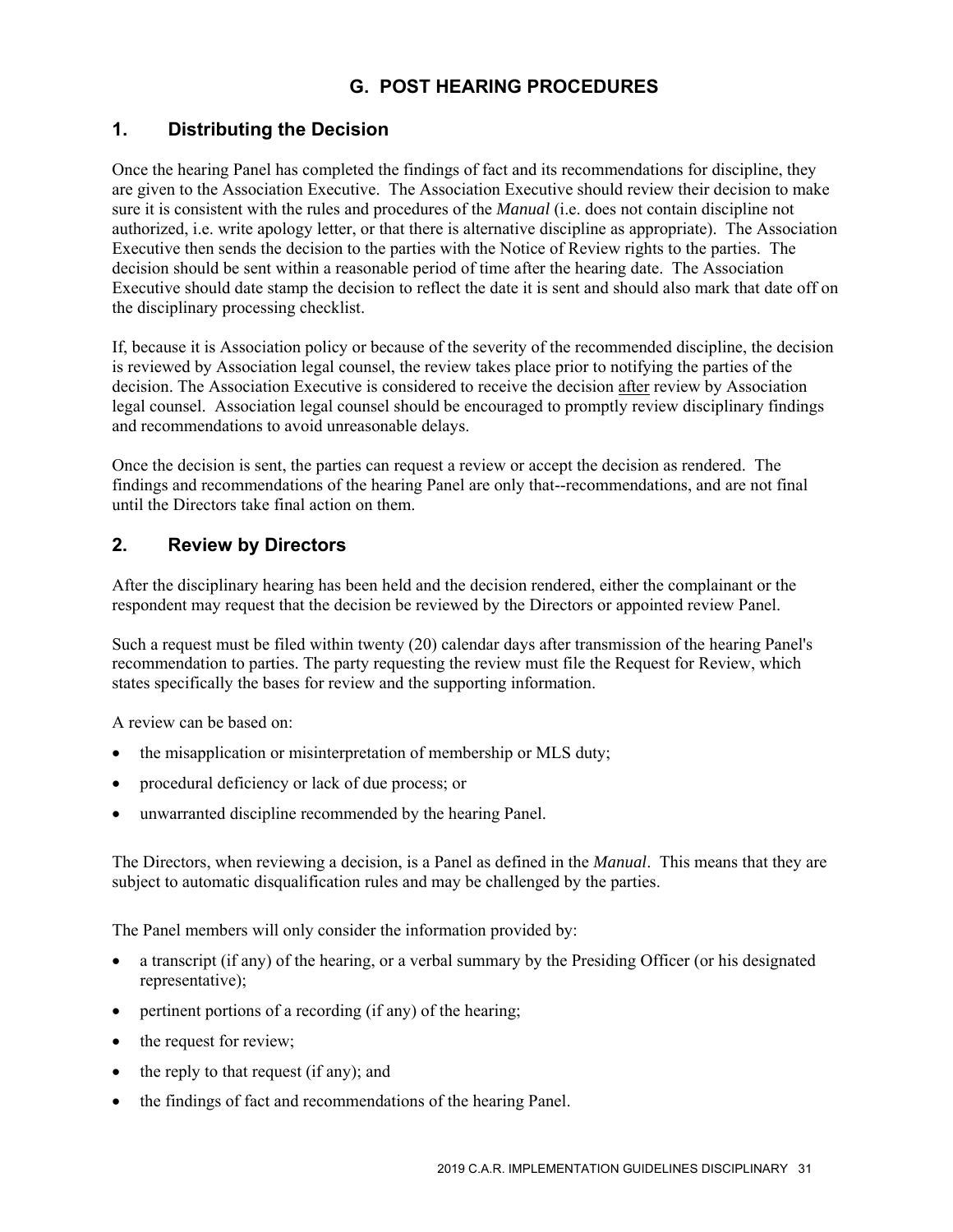The review Panel shall not re-hear all the facts or determine guilt or innocence, and shall only consider those issues raised by the parties in the Request for Review and reply to that request. No new evidence regarding the merits of the case is permitted (see Appendix B for Review Procedures and Presiding Officer's Statement). The parties have the right to be present at the review hearing with legal counsel if they choose and present their reasons for or against the recommendations of the hearing Panel. Such evidence is limited to the issue being reviewed. The facts of the case are to be presented through a verbal summary of the Presiding Officer or a transcript (if any). For example, if the party filing the request for review is of the opinion the hearing Panel misinterpreted a particular article of the Code of Ethics, the proper evidence would be evidence of the Standards of Practice and Case Interpretations provided as guidance. The facts giving rise to the violation itself are not relevant to the Panel's misinterpretation or misapplication of an article except to show that the facts are dissimilar to those intended to be covered by the article as demonstrated by the standards of practice and case interpretations.

If the hearing was recorded, under the procedures of the *Manual*, a party may play parts of the recording to illustrate the issues on appeal. HOWEVER, the recording should not be played in its entirety as a substitute for the transcript or the Presiding Officer's summary. The Directors should require that the party only play the relevant parts of the recording. Because of the many inherent problems with playing the recording, such as the difficulty of understanding the speakers and determining who the speakers are, the Directors must be very careful to only allow playing of the recording to supplement the party's position, and NOT to allow it to be used to reopen the substantive issues of the case.

Once the testimony is presented to the review Panel, the parties and their attorneys are dismissed and the review Panel decides what course of action to take.

The Directors, by a vote of the majority after deliberations, may:

- adopt the recommendation of the hearing Panel, including the recommended discipline;
- dismiss the case if they conclude the findings of fact do not support the recommendation;
- refer the decision back to the Professional Standards Committee for a new hearing with the same or different hearing Panel as appropriate. A different hearing Panel is preferable if the Directors are concerned with a possible procedural deficiency; or
- modify any portion of the recommendation, including the discipline. The Directors should not modify the discipline so that it is greater than that recommended by the hearing Panel. The Directors should only reduce it if necessary to protect the Association from liability for imposing excessive discipline, NOT substitute their judgment for that of the hearing Panel.

#### **3. Action of the Directors if there is no Request for Review**

The Directors, when taking final action on a disciplinary matter when there is no request for review, is a Panel as defined in the *Manual*. Even when no request for review has been filed, the Directors receive copies of the decision when taking final action on a disciplinary matter. The Directors must adopt the hearing Panel's decision unless it is deficient on its face. If the discipline is obviously excessive, or there is a clear lack of due process, the Directors may refer the decision back to the hearing Panel for appropriate action. For example, if a new member is expelled for failure to advertise his or her REALTOR<sup>®</sup> status, the discipline would be considered excessive and the decision referred back for more appropriate discipline. This exception is a limited one, the purpose of which is to protect the Association from potential liability. The parties still have the burden of requesting a review of any recommendation they feel is incorrect.

If the Directors feel that the decision must be modified in order to protect the Association, it should be sent back to the hearing Panel with instructions on what changes they feel should be made. The Directors should not make the changes themselves unless the hearing Panel refuses and the Association would be subject to liability if the changes aren't made.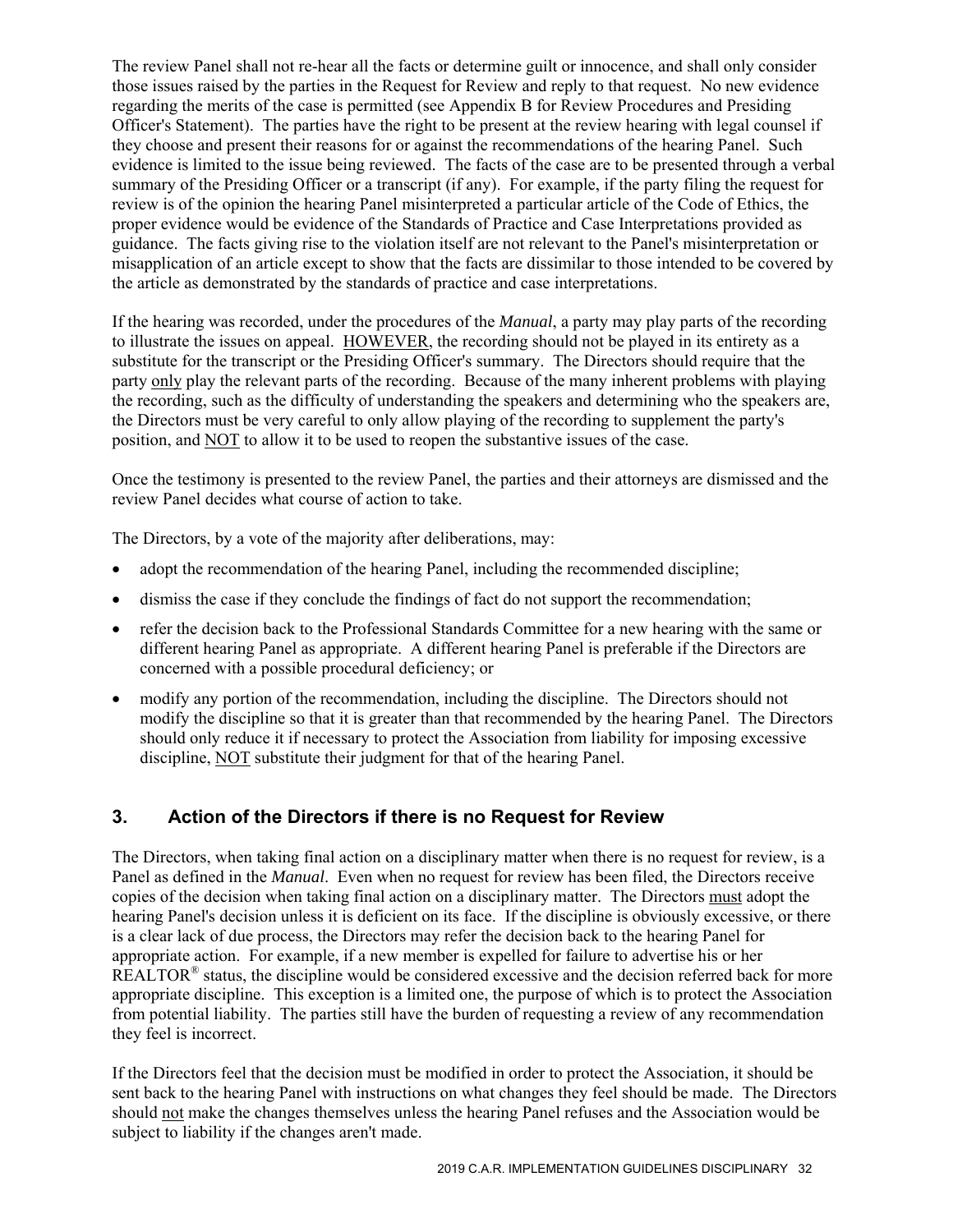Upon final action by the Directors, the Association Executive shall notify the complainant, respondent, Professional Standards Chairperson and the hearing Panel.

#### **4. Publishing the Names of Ethics Violators**

Except as provided herein, if a member is found in violation of the Code of Ethics, C.A.R. shall publish the following information regarding the violation(s): (1) name and photo of the member found in violation (but not the name of the firm the member is, or was, affiliated with); (2) if the responsible broker is also found in violation, the name of the responsible broker will also be published; (3) if a member's name is similar to another member's or MLS Participant's name, the member's real estate license number and/or office address may also be included; (4) the Article(s) of the Code of Ethics violated, (5) a brief factual synopsis of the matter with names redacted (except for the respondents found in violation); (6) discipline imposed; and (7) the effective date and duration of the discipline, if applicable; and (8) rationale in mitigation or aggravation for the discipline, if applicable. This information will be published on one or more of any authorized C.A.R. communications vehicles, such as the C.A.R. website or magazine. The information will be removed from the C.A.R. website three (3) years after initial publication. All discipline will be published except warnings, desist and refrain orders, or education that does not include a fine, letter of reprimand, suspension or expulsion. However, if a suspension is imposed because the member does not comply with the education requirement or the desist and refrain order, the discipline will be published when the suspension is imposed. Citations under the Ethics Citation or MLS Citation systems will not be published by C.A.R.

If a member is disciplined in a manner that requires C.A.R. publication, the member must provide to C.A.R. and authorize C.A.R. to publish a current, accurate photo at least the size and quality of a passport photo within ten (10) calendar days after final adoption of the discipline by the Directors. The photo must be submitted to C.A.R. in accordance with the instructions on the Submission of Photos for Discipline Publication form (Form D-24). If the member fails to provide the photo by the deadline, the member will automatically be suspended from membership until the photo is provided. Such suspension will be reported to C.A.R. and will result in statewide review*.* If the member resigns prior to submitting the photo and Form D-24, the discipline summary will still be published, and the member will be immediately suspended, with such suspension subject to statewide review. C.A.R. will publish discipline summaries without a member's photo if the photo has not been received by C.A.R. prior to C.A.R.'s publication deadline, and C.A.R. will include a note with the discipline summary stating that the member was suspended for refusal to provide a photo.

N.A.R. policy allows local associations to adopt a policy to publish the names of ethics violators under certain circumstances. The C.A.R. *Manual* incorporates these procedures under Section 17. However, in order for an association to use the procedures, the association's Board of Directors must first adopt a resolution to publish names pursuant to these procedures.

The local association may adopt a policy to publish discipline that uses the same criteria as C.A.R.'s publication policy, as described above. In addition to or instead of the C.A.R. policy, the local association may adopt a policy to publish discipline when a member is found in violation of the Code of Ethics a second time within a (3) year time period. Any discipline published by a local Association shall include the member's name, the fact that the member has been found in violation of the Code of Ethics, the Article(s) violated, and the discipline imposed. Published discipline shall not include the name of the firm the member is, or was, licensed or affiliated with. In cases where the member's name is similar to another Association member's or MLS Participant's or Subscriber's name, the member's real estate license number or office address (or both) may also be published.

Please see Sections 17 and 39 of the *Manual* for more details.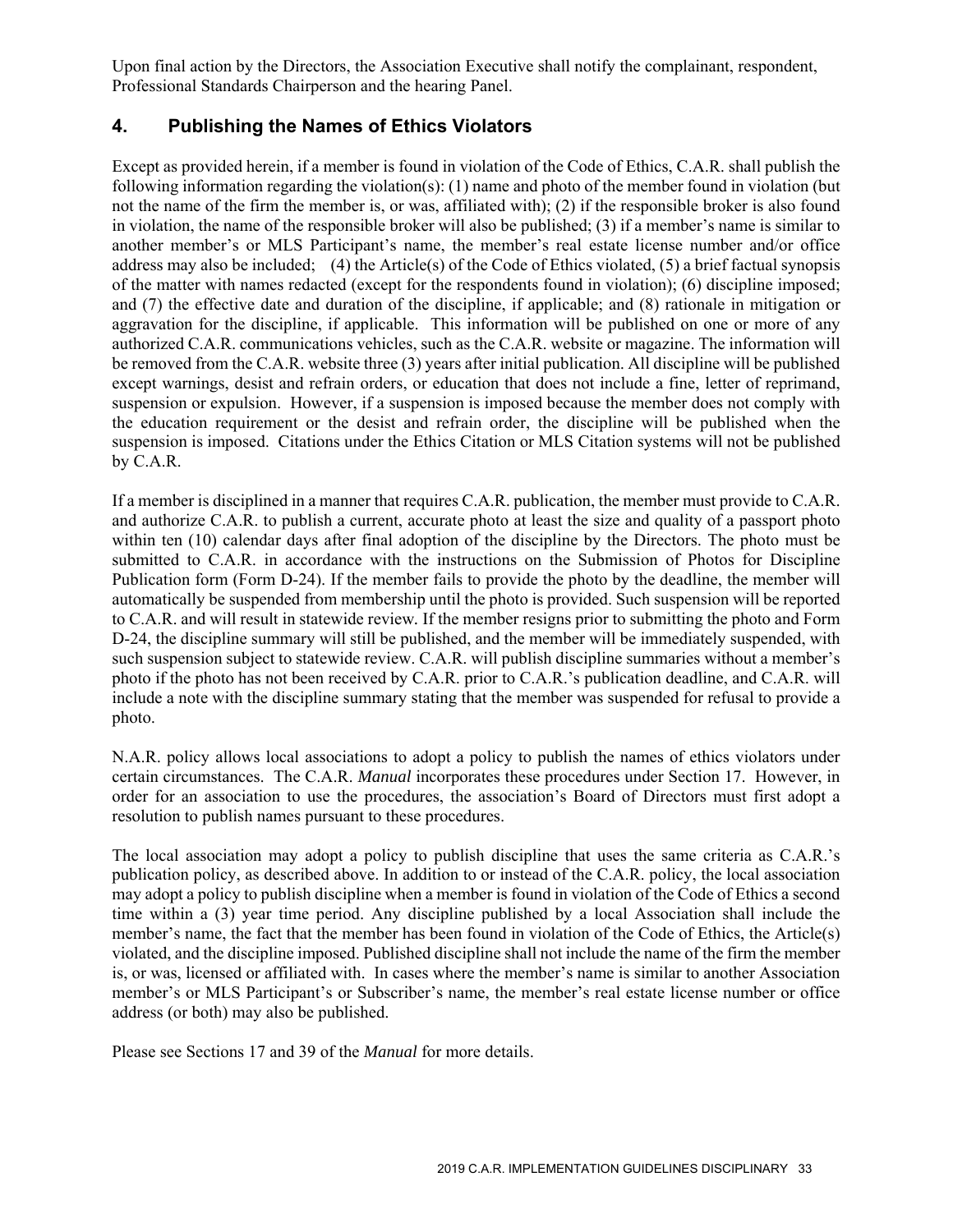# **5. Reporting "Public Trust" Violations to the DRE**

It is Association's obligation to refer final ethics decisions holding members in violation of the Code of Ethics to the California Department of Real Estate in instances where there is reason to believe that the "public trust" may have been violated. "Public trust" as used in this context refers to demonstrated misappropriation of client or customer funds or property, willful discrimination, or fraud resulting in substantial economic harm.

To meet this obligation, the association's Board of Directors should review the disciplinary matter and make a determination that the "public trust" may have been violated. After making this finding, the findings of fact can then be forwarded to the DRE.

This obligation only exists for those violations that involve misappropriation of client or customer funds or property, willful discrimination or fraud resulting in substantial economic harm. This is a high standard and only serious violations should be forwarded to the DRE. The Board of Directors will have to determine on a case by case approach as to what violations meet this threshold. However, the Association must disseminate the decision to any governmental agency, as directed by the Board of Directors, after approval by Association legal counsel.

# **6. Reporting Suspensions and Expulsions to C.A.R.**

When a respondent is a member of more than one local association of REALTORS<sup>®</sup> in California, a final ethics decision by an Association holding a member in violation of the Code of Ethics and imposing a discipline of suspension or expulsion from membership shall be forwarded to the California Association of REALTORS® (C.A.R.), for consideration by a panel of C.A.R. directors to determine whether the same discipline should be imposed statewide by the other associations in which the respondent holds membership. The discipline at the local Association shall be stayed until the C.A.R. hearing is concluded. The respondent may submit a written statement to show cause as to why the discipline should not be imposed statewide. The panel of directors may only determine whether or not to impose the same discipline statewide, which discipline would run concurrently with the suspension or expulsion imposed by the local association. In making its determination, the panel shall consider only whether the type and nature of the violation, coupled with the form of original discipline justifies imposition of the same discipline on a statewide basis. The decision made by the directors at such hearing does not disturb the findings or recommended discipline of the local Association who initially imposed the discipline, but only determines whether or not there is statewide imposition of the same discipline. A decision to impose the suspension or expulsion shall be disseminated to all associations in California.

# **7. Declaratory Relief**

In most instances, the respondent accepts the imposed discipline. However, when the respondent disagrees with the decision in such matters, he may initiate litigation against the Association, its officers, Directors and committees. This possibility should not intimidate nor deter the proper exercise of the Association's responsibility. However, the Association should exercise diligence to minimize its exposure.

# **8. Record Retention**

Once the decision is final with the association, the case file, including the decision, recommended discipline and all documents and correspondence regarding the matter, should be retained by the association in accordance with its record retention policy. C.A.R. recommends that disciplinary records be maintained for seven (7) years after the decision is final. However, any recordings of the hearing should be destroyed.

Sometimes, a disciplinary matter is filed with the association and during processing one or more of the named respondents resigns from membership. Under NAR policy, the association is required to suspend